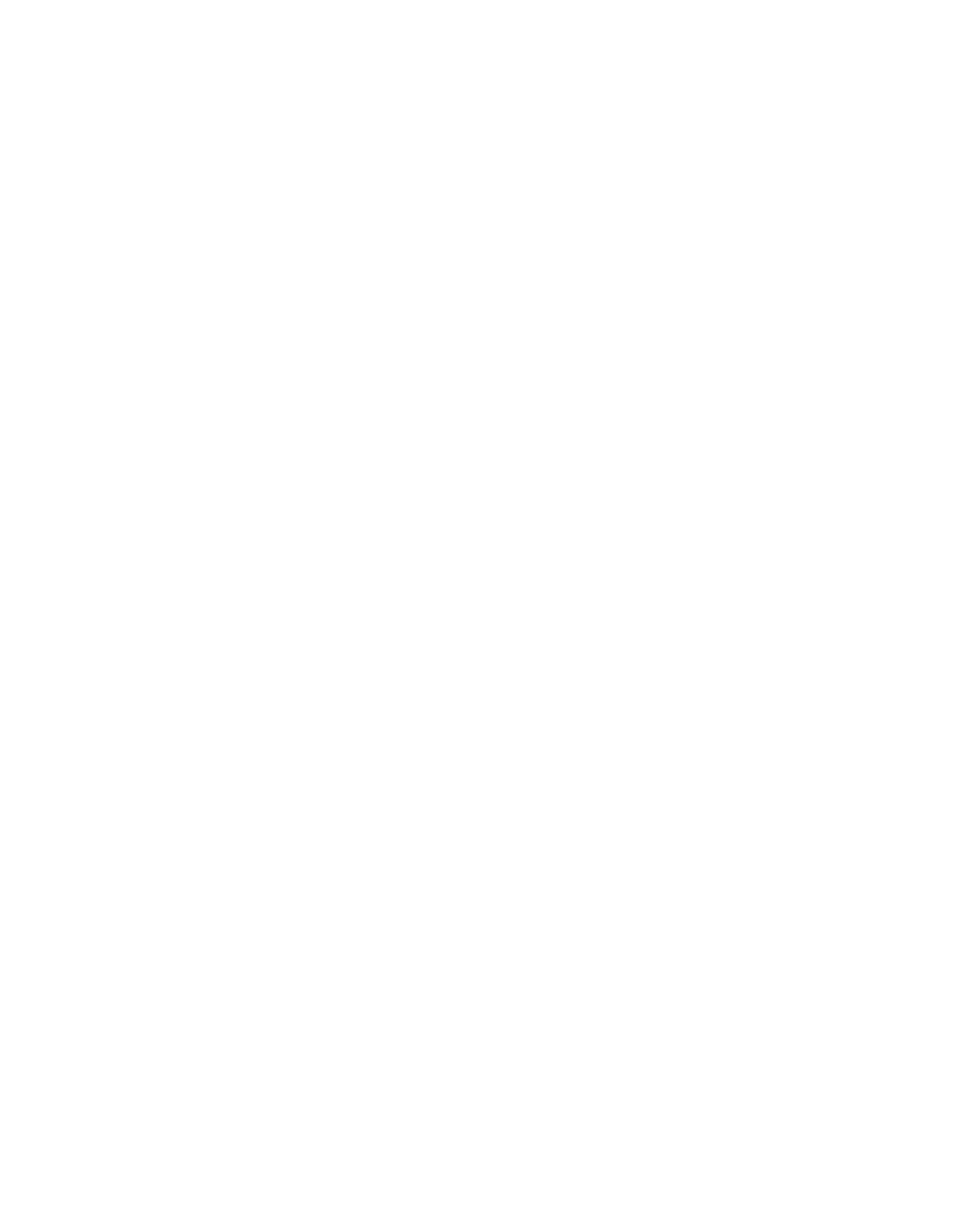# **Internet Guidelines Summary**

### **Summary of Acceptable Use**

Industry-specific business publications such as the Lancaster Farming.

Financial websites, such as online banking and credit card.

Buying and selling online, as long as the items are consistent with our Christian lives.

Amazon, eBay and Craigslist. User is responsible to avoid unacceptable content.

Travel info, vacation planning and trips.

Researching and hobbies. Avoid wasting time.

Dictionaries & encyclopedias. Avoid content that is not for a Christian.

YouTube is partially acceptable. Avoid anything not related to a specific task.

Photo printing is fine, but posting your photos online or browsing other's photo galleries is not acceptable.

Searching commercial stock photo sites is acceptable. Avoid direct image searching. (example; bing.com/image or image.google.com)

### **Summary of Unacceptable Use**

Avoid unnecessary usage. Exploring the internet to use up idle time is one of Satan's tools.

Buying and selling questionable items.

Buying or selling on Sunday. Remember the Sabbath, and keep it Holy.

Facebook, Twitter and other "Social Networking" sites.

Motor spectator sports like auto racing and truck pulling.

Online newspapers and other non-business specific "News".

Celebrity or other publications displaying people with limited attire.

Online games and other online entertainment.

Unacceptable online music, including TV and Radio sites.

Browsing or shopping on phones. See section on Phones.

### **Disclaimer:**

This is only a limited summary. Please read the complete Weatec Guidelines for a better understanding of what is acceptable and unacceptable.

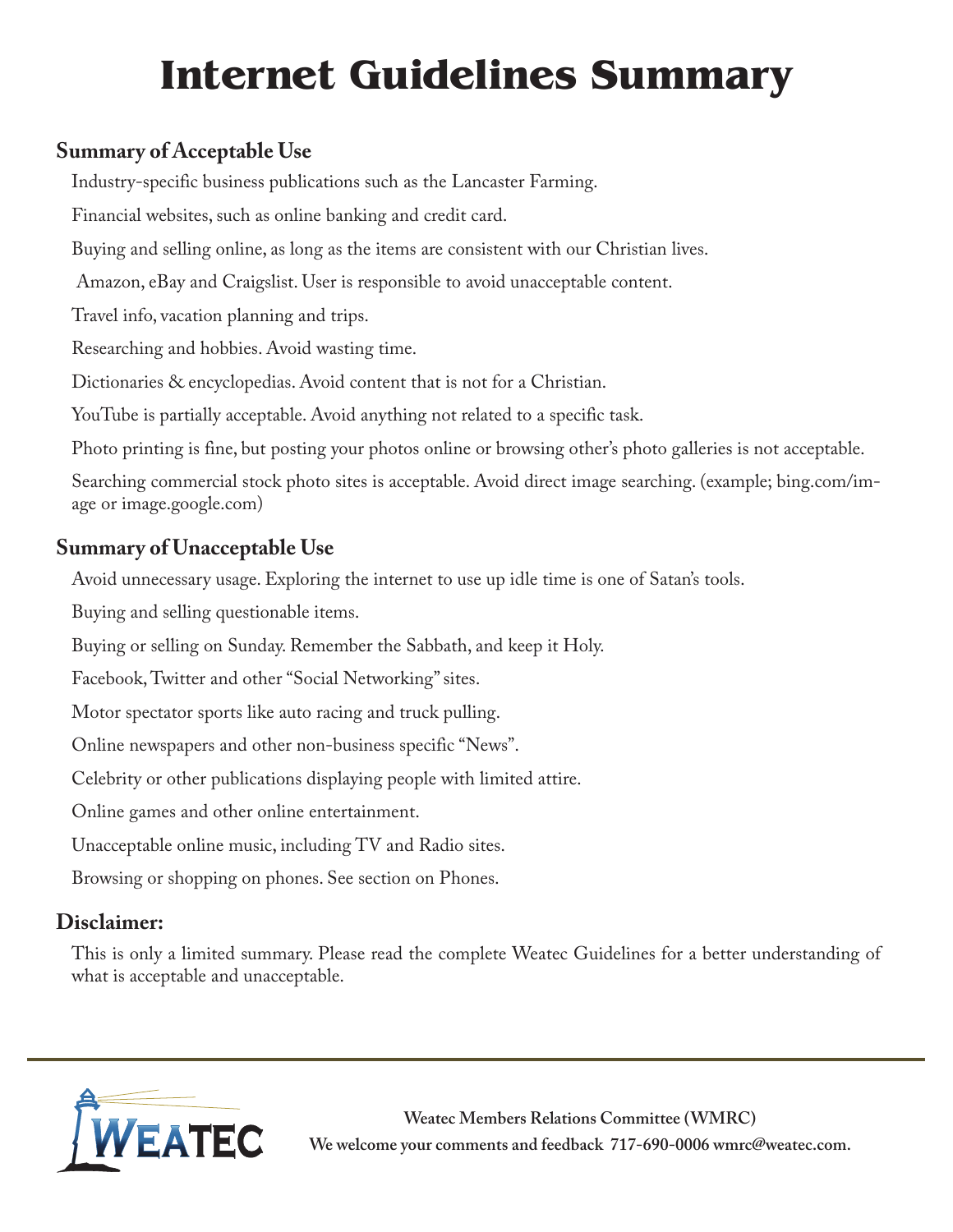### **Contents**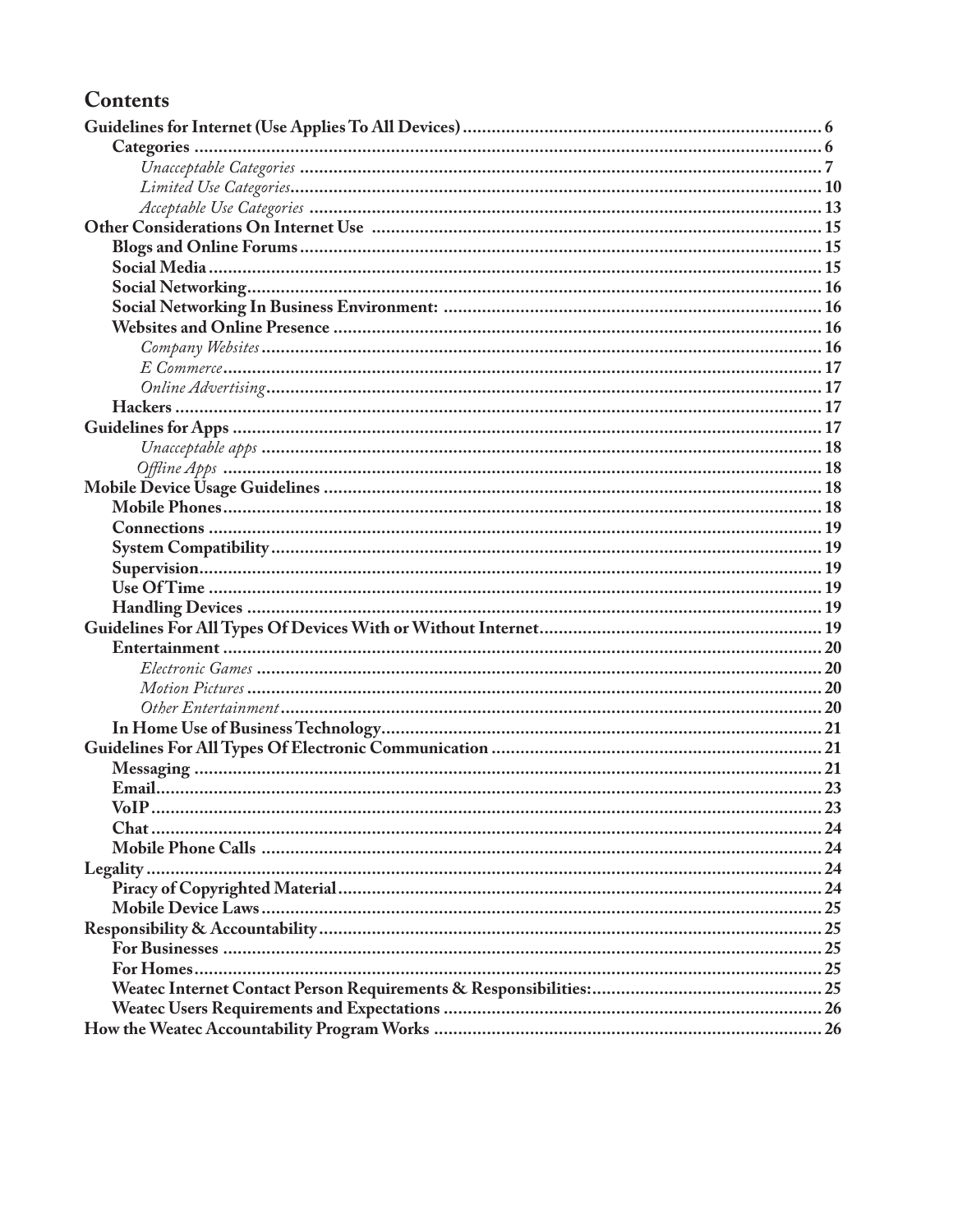## **Weaverland Conference Electronic Technology Usage Standards**

The following guidelines are established by the Weaverland Conference Church. They are meant as a safeguard so that even the uninformed in technology can safely access the needed resources. These guidelines allow for many practical uses while keeping a standard of integrity and responsibility. They serve to strengthen our values and convictions and maintain a uniform application of Biblical principles for our members. We desire to maintain godly principles for future generations.

These guidelines uphold the following key Biblical principles.

- 1. Setting no wicked thing before our eyes: Maintaining a pure mind and thoughts *(Psalm 101:3) (Philippians 4:8) (Matthew 5:28) (1 Thessalonians 5:21-22)*
- 2. Learn not the way of the heathen: Not being linked to the world system *(2 Corinthians 6:14-18) ( Jeremiah 10:2)*
- 3. Life does not consist in the abundance of things: Not coveting the latest technology gadgets. *(Luke 12:15) (Colossians 3:2)*
- 4. Not causing a little one to stumble: Not doing questionable things that will make it hard for others to follow Christ. *(Matthew 18:6) (Romans 14:12-13)*
- 5. Redeeming the time: Not wasting our time and resources on worthless pursuits. *(Ephesians 5:15-16) (1 Peter 4:3-5)*
- 6. Flee from idolatry: Not allowing any "thing" to become more important, adored, or sought after by us than God and Christ Jesus. *(1 John 5:21) (2 Corinthians 6:16)*

*------------------------------------------------------------------------------------*

### *Twelfth Edition Published January 2022*

*by the Weatec Member Relations Committee*

#### *Revision 01.01.2022*

#### *------------------------------------------------------------------------------------*

#### **This document valid through January 2023**

The WMRC expect to update this document annually.

See weatec.com for the current version.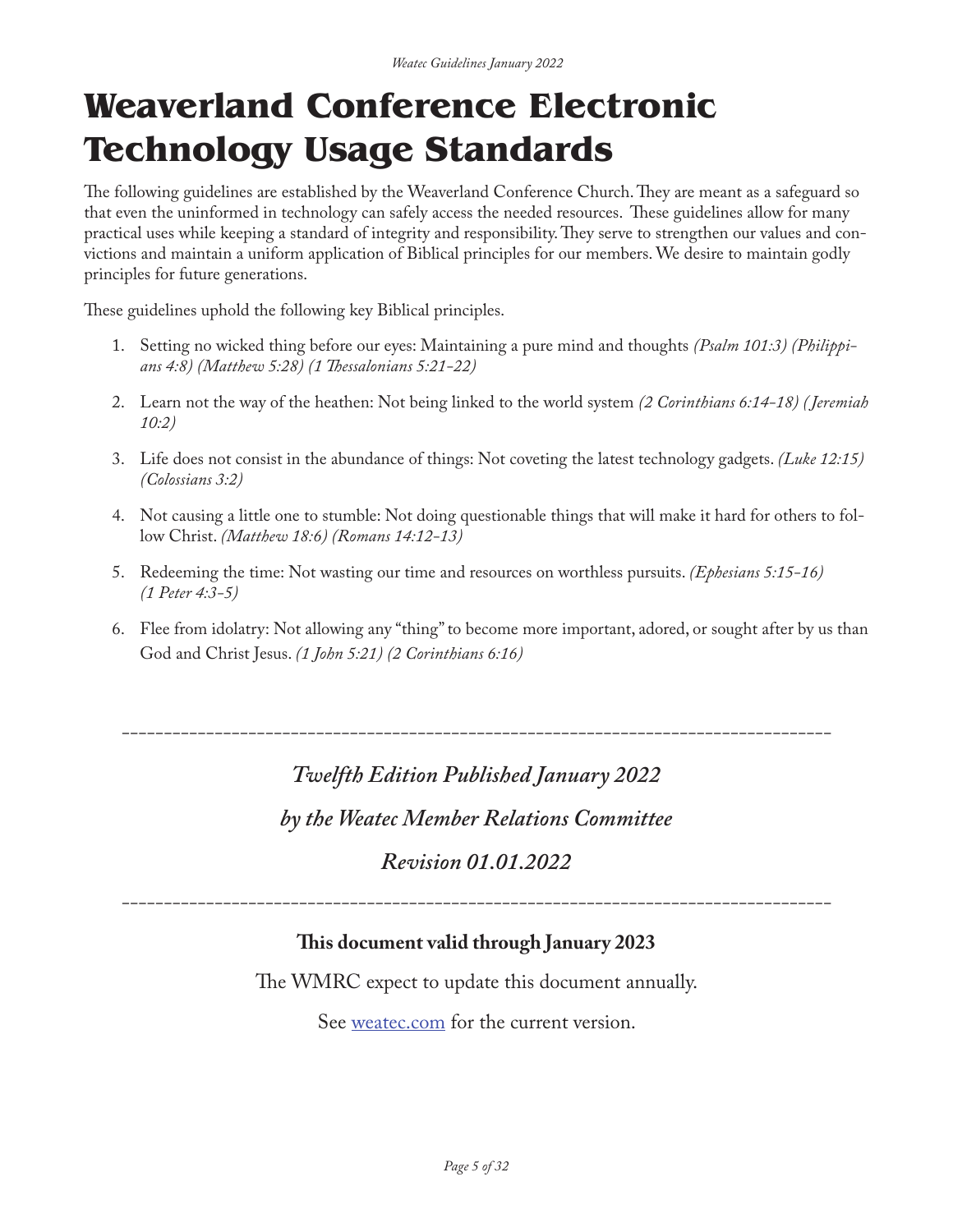### **Preface**

These guidelines are intended to include all forms of electronic technology. In general, it is acceptable if you are completing a task in an ethical manner. Since electronic devices can be used detrimentally, responsibility is needed even with "acceptable" categories. We request support and unity of practice for the guidelines established and agreed upon for the members of the Weaverland Conference. *"Endeavoring to keep the unity of the Spirit in the bond of peace" (Eph. 4:3).*

#### **Main Unacceptable Content:**

- Pornography
- Social Networking
- Interactive Gaming
- Motion Pictures for Entertainment (including all TV-type video content)
- Unnecessary Browsing (perusing the internet just to use up idle time)

### **Guidelines for Internet (Use Applies To All Devices)**

Since the internet was largely devised with non-Christian goals in mind, filtering does not make it completely trustworthy. There is available content that is not fit for the Christian. Christian people are called to be separate from the world. We must utilize the internet only as a tool for a task. Internet filters are occasionally a hindrance but remember the blessing of not having the temptations of the open-ended internet.

Extra precautions may need to be taken with teenage users. Having an older tech-savvy person to supervise is recommended. If you feel these guidelines pose a restriction on your internet usage, please contact a WMRC member or your deacon to have the situation evaluated. Internet uses not included in these guidelines can be presented to the WMRC or Weatec Board of Deacons for consideration.

### **Proper Use Of Time**

#### *Sundays and Evenings*

- Users are encouraged to set up their filter with time-of-day restrictions to avoid late night use. Often the negative things happen at night. Nighttime usage is scored higher by the system.
- Sunday use of the internet is discouraged. Buying or selling items on Sunday is unacceptable. Our practice is to avoid working on the Lord's Day. It is better to study God's Word than to be researching things on Sunday. Our goal is to use it as a tool. Youth can be more vulnerable to misusing it on Sundays.
- Using the internet as a pastime is not acceptable. The internet should be used as a needed tool, not for entertainment or amusement. If we are spending free time rather than completing a specific task, we are more susceptible to lower standards and more likely to access inappropriate content.

### **Categories**

Most internet filtering plans put websites into categories. Following is a list of internet categories. Not all filters will have each category and some will be labeled differently. Some users may not wish to access all categories. Accessing content is justifiable if a need exists for the content but it may not violate any of our Biblical principles. For phones, please refer to sections on Guidelines for Apps and Mobile Phones.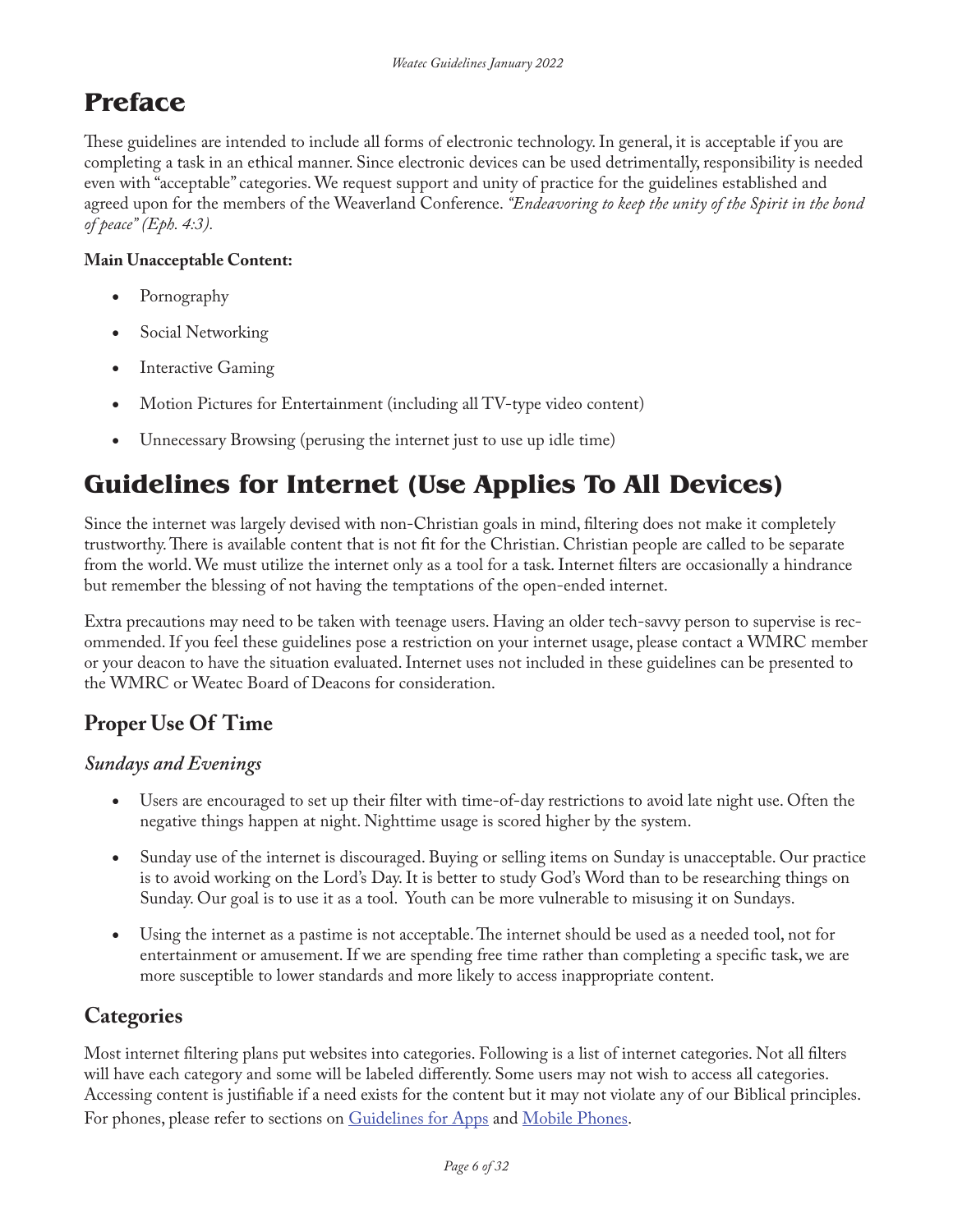#### *Unacceptable Categories*

These categories are Not Acceptable/Forbidden

- 8 **Abortion-** Abortion topics, both pro-life and pro-choice.
- 8 **Abused Drugs-** Sites that promote, offer, sell, supply, encourage or otherwise advocate the illegal use, cultivation, manufacture, or distribution of drugs, pharmaceuticals, intoxicating plants or chemicals and their related paraphernalia. Information on misuse of prescription drugs or abuse of other legal substances.
- 8 **Adult & Pornography-** Explicit magazines, stories, photos, or videos of immoral acts for the purpose of arousing immoral interest. Adult services including video conferencing, escort services, and immorally explicit art.
- 8 **Alcohol and Tobacco-** Sites that provide information about, promote, or support alcoholic beverages or tobacco products and associated paraphernalia.
- 8 **Cheating-** Sites that support cheating and contain such materials, including free essays, exam copies, plagiarism, etc.
- 8 **Cult and Occult-** Methods, means of instruction, or other resources to interpret, affect, or influence real events through the use of astrology, spells, curses, magic, and satanic powers, or supernatural beings. Includes horoscope sites.
- 8 **Dating-** Dating websites focused on establishing personal relationships.
- 8 **Entertainment and Arts-** Entertainment content in motion pictures, videos, television programs, books, comics, movie theaters, or galleries. Performing arts (theater, opera, symphonies, etc.). Includes amusement parks, water parks, places of entertainment, go-cart racing etc. Also see section on Entertainment.
- 8 **Fashion and Beauty-** Includes: fashion and glamour magazines, beauty, fashion clothes, jewelry, cosmetics, pop culture.
- 8 **Gambling-** Gambling or lottery websites that invite the use of real or virtual money. Information or advice for placing wagers, participating in lotteries, gambling, or running numbers. Virtual casinos and offshore gambling venues. Sports picks and betting pools. Virtual sports and fantasy leagues that offer large rewards or request wagers.
- 8 **Games-** Online game playing or downloading of computer games. Including the following: journals and magazines about game playing, sites offering tips and advice for game players, sites that support or host online sweepstakes, fantasy sports sites that host games. Also see section on *Electronic Games*.
- 8 **Gross-** Vomit and other bodily functions, bloody clothing, etc.
- 8 **Hacking-** Illegal or questionable access to or the use of such communications equipment/software. Development and distribution of programs that may allow compromise of networks and systems. Avoidance of licensing and fees for computer programs and other systems.
- 8 **Hate and Racism-** Sites that have content and information on hate crime and racism, such as Nazism, Ku Klux Klan, etc.
- 8 **Illegal-** Criminal activity, how not to get caught, copyright and intellectual property violations, etc.
- 8 **Image and Video Search-** Internet-wide photo and video searches such as Bing or Google image search-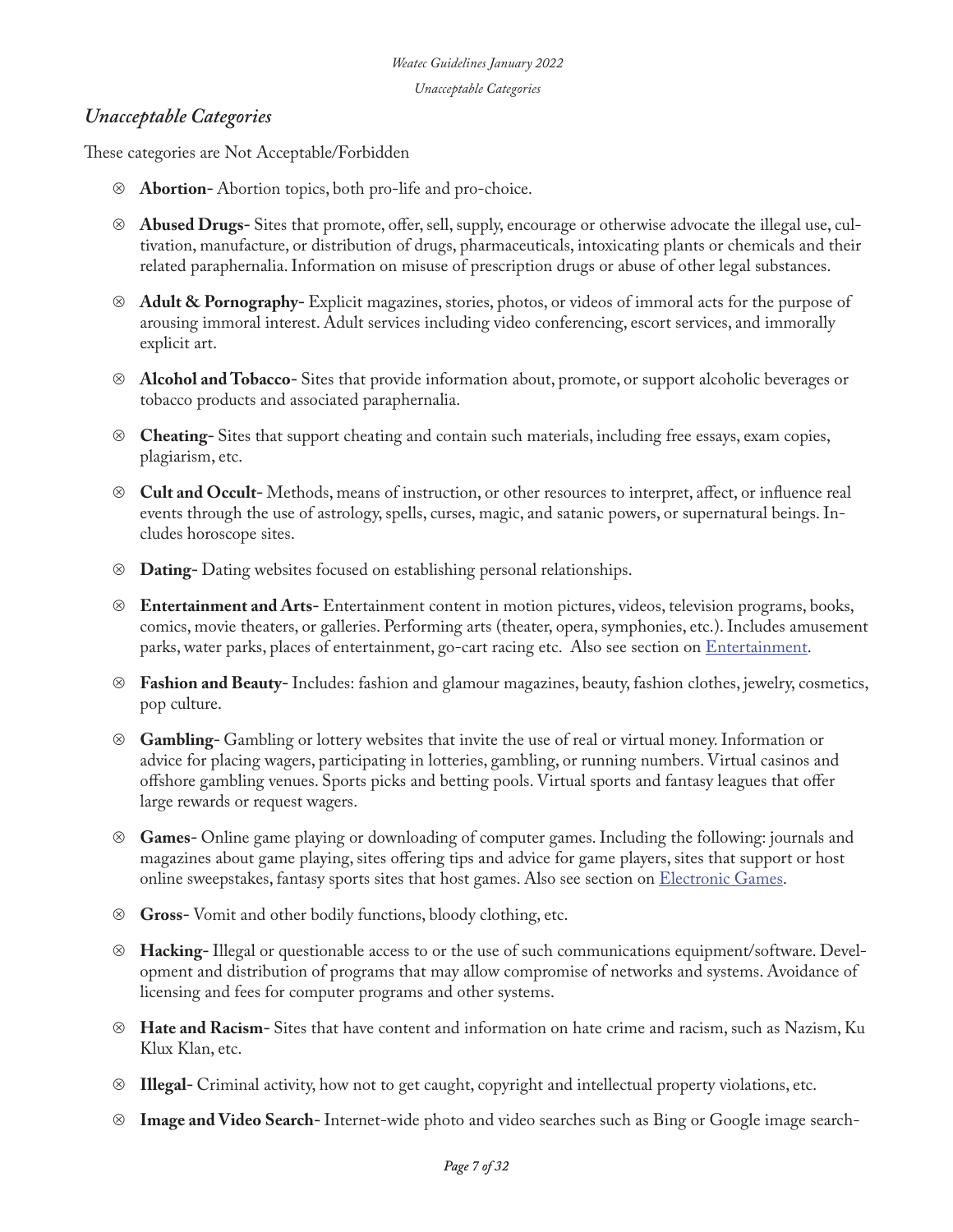#### *Unacceptable Categories*

es. There is a potential danger where a user searching a legitimate search term will accidentally see obscene photos or videos in the search results. On most search engines, you should select the "All" option below the search bar.

- 8 **Internet Portals-** Directories and web pages that aggregate a broader set of Internet content and topics, and which typically serve as a gateway or the starting point for an end user to browse the internet. Examples are the home pages of: yahoo.com, aol.com, and msn.com.
- 8 **Kids-** Sites that are categorized as "family-safe", specifically for children of approximate ages ten and under. Sites that primarily offer games, humor, comics, recreation, information on hobbies, and entertainment created for children. We want to use technology as a tool and not for entertainment. Also see section on Entertainment.
- 8 **Malware Sites-** Malicious content including executable files, drive-by infection sites, malicious scripts, and viruses.
- 8 **Marijuana-** Marijuana use, cultivation, history, culture, and legal issues.
- 8 **Military-** Information on military branches, armed services, and military history. Also includes civil defense, counterterrorism organizations, and international organizations, such as the United Nations and the European Union.
- 8 **Motor Sports-** Sites that promote or provide information about motor spectator sports or related activities. Information on and sale of items related to auto racing, speed boating, tractor/truck pulling, sprint cars, etc. Also includes motorcycles.
- 8 **Nudity-** Nude or seminude depictions of the human body. These depictions are not necessarily sexual in intent or effect, and may include sites containing nude paintings or photo galleries of artistic nature. This category also includes nudist or naturist sites that contain pictures of nude individuals.
- 8 **Online Greeting Cards-** Digital Greeting card sites. Many online cards have inappropriate or suggestive content such as romance, lifestyle, etc. For creating photo cards, see section on Photo Printing.
- 8 **Pay to Surf-** Sites that pay users in the form of cash or prizes for clicking on or reading specific links, email, or web pages.
- 8 **Peer to Peer-** Includes torrents, P2P music download programs and sites that distribute software to facilitate the direct exchange of files between users. P2P technology enables file search and sharing across the internet without dependence on a central server. P2P exchange of data most often involves transfer of files with illegal or immoral content. P2P as a website category is not to be confused with a private local peer to peer computer network configuration.
- 8 **Personal Sites** Personal websites posted by individuals or groups, as well as personal blogs (web logs). Sites that primarily offer access to personal pages and blogs. This classification includes but is not limited to content that shares a common domain such as web space made available by a hosting service. Personal home pages and blogs tend to be dynamic in nature and their content may vary from innocuous to extreme. Browsing photographer's websites and blogs for personal amusement is not acceptable. Also see section on Blogs and Online Forums. Also closely related to Social Networking.
- 8 **Philosophy and Political Advocacy-** Politics and philosophical discussions often promoting a particular viewpoint or stance in order to further a cause. Content on these sites is often compiled in a sensational style to promote dissatisfaction of the government and authority.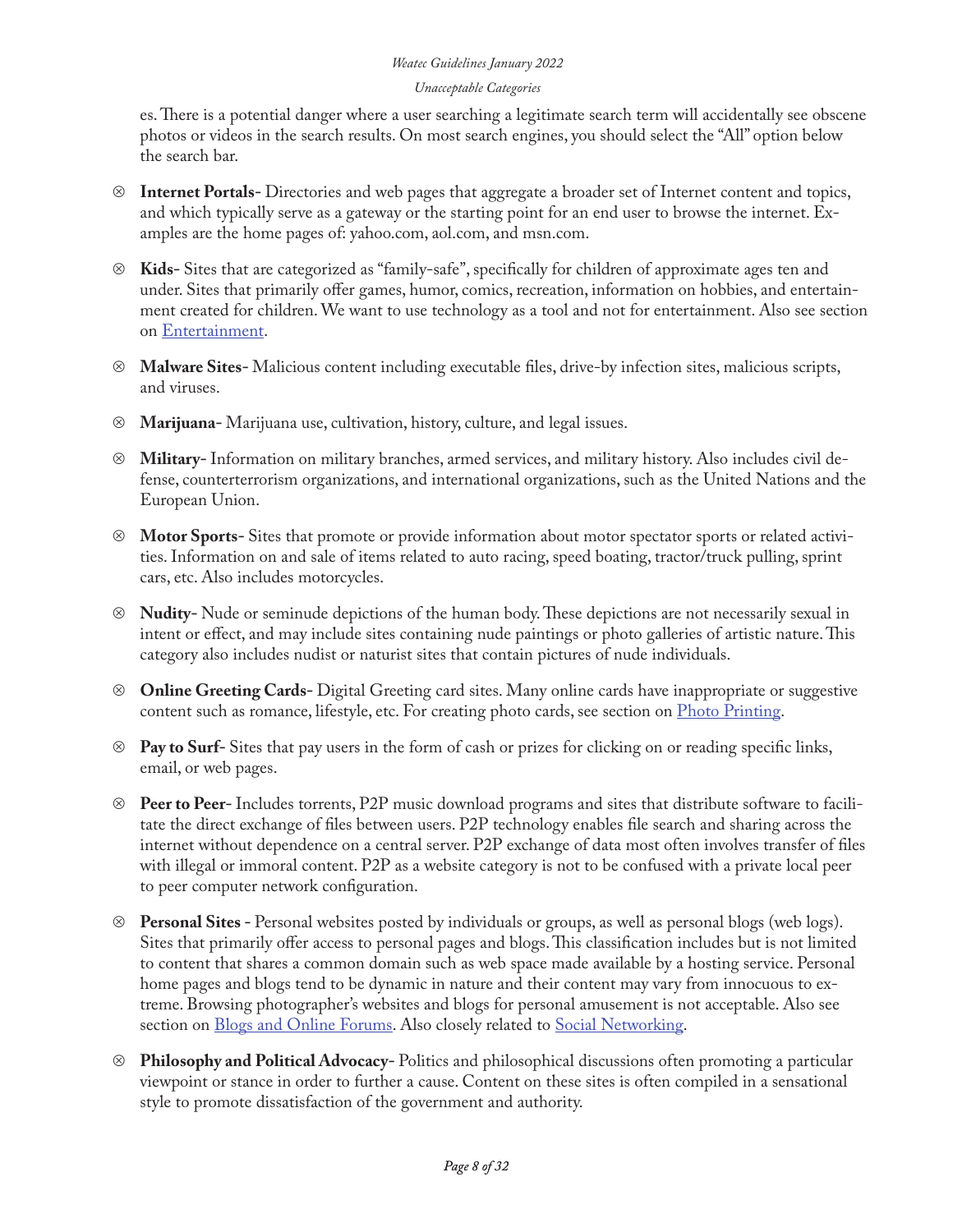#### *Unacceptable Categories*

- 8 **Phishing and Other Frauds-** Phishing, pharming, and other sites that pose as a reputable site, usually to collect sensitive personal information from an unsuspecting user.
- 8 **Questionable-** Sites that manipulate the browser or user experience in some unusual, unexpected, or suspicious manner. Often presented under the facade of tasteless humor sites or "get rich quick" sites etc.
- 8 **Sex Education-** Information on reproduction, sexually transmitted diseases, sexuality, birth control, sexual development, and products used for sexual enhancement.
- 8 **Social Networking-** Social networking websites that have user communities where personal users interact, post messages, share pictures, and otherwise communicate. Also see section on Social Networking.
- 8 **Sports-** Sports teams or league websites. Including: Scores and schedules for professional sports, sportsrelated publications, motorsports, and fantasy and virtual sports leagues. This does not include shopping for sporting goods equipment like baseball gloves or bats; see section on Shopping under the "Limited" Use Categories" for guidelines on such usage.
- 8 **Spyware and Adware-** Spyware or Adware sites that provide or promote information gathering or tracking that is unknown to, or without the explicit consent of, the end user or the organization. Also unsolicited advertising popups and programs that may be installed on a user's computer.
- 8 **Streaming Media-** Delivery or streaming of audio or video content, including sites that provide downloads and viewing for such content. Includes many entertainment-type sites that provide internet radio, internet TV, online music services and movie services. Also see sections on Social Media and Motion Pictures.
- 8 **Swimsuits and Intimate Apparel-** Swimsuits, intimate apparel, or other types of immodest clothing.
- 8 **Violence-** Sites that advocate violence, or contain depictions, and methods of violence, including game/ comic violence and suicide.
- 8 **Weapons-** Sales, reviews, or descriptions of weapons such as guns, knives, or martial arts devices, or provide information on their use, accessories, or modifications. This includes sites that have personal or military weapons, homemade and non-lethal weapons such as mace, pepper spray, or taser guns. Weapon facilities, such as shooting ranges. Special Note: Due to being associated with violence, useful sites for researching and buying firearms and knives may be in this category, but most are under the Hunting and Fishing category.
- 8 **Web Advertisements-** Advertisements, media, content, and ad banners. This category is intended to block advertisements on web pages, not the companies that provide the advertisements or advertising services. Inappropriate ads can appear on acceptable pages. Most filtering programs can block the ads only and display the page without the advertisements.

Following is a list of unusual categories that are typically not needed. Blocking these categories will make your network and devices more secure, and will not normally inhibit your online experience.

- 8 **Bot Nets**
- 8 **Dead Sites**
- 8 **Keyloggers and Monitoring**
- 8 **Parked Domains**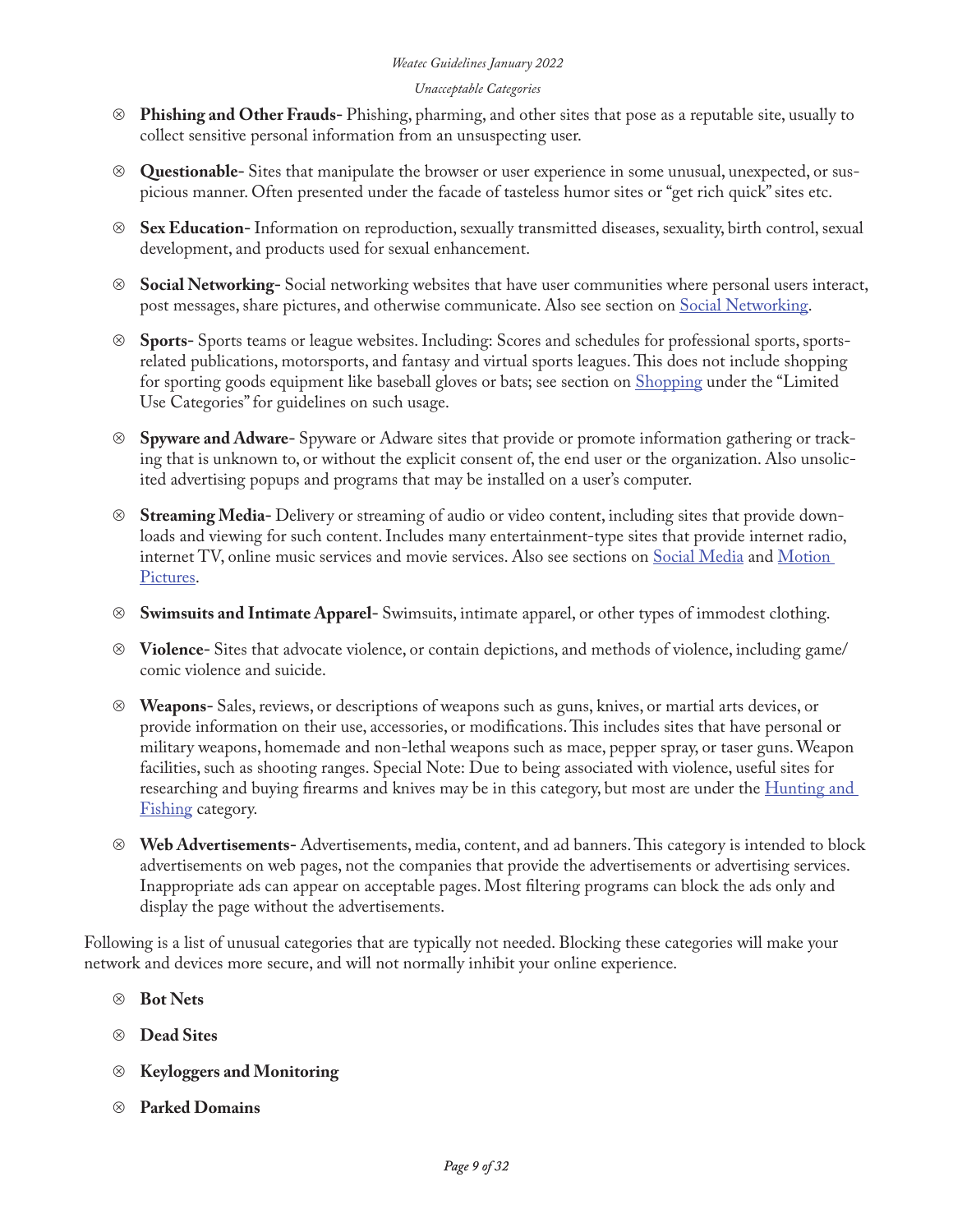#### 8 **Private IP Addresses**

- 8 **Proxy Avoidance and Anonymizers**
- 8 **SPAM URLs**

#### *Limited Use Categories*

The sites in these categories will have content that is not acceptable. These categories need special attention, some of them have content that is "strongly discouraged". Usage shall be highly supervised. A filter that provides dynamic analysis of each page is recommended. It adds a better defense against the objectionable content found in these categories. The system closely monitors Limited Use Categories. It is cautioned against using the "limited use categories" unless there is a justifiable need. These categories do not reflect the fact that browsing or shopping is unacceptable on phones. See section on Mobile Phones.

- **~ App Stores-** Available on most devices. It is necessary to visit the app store to install and update apps. There are links to objectionable content in these app stores. The suggested setup it to have the app store blocked at all times and then manually open it for a few minutes to get the apps and updates you need. Compare it to shopping at a department store, there are many things available that are unfit for a Christian. Before downloading an app, please check if it is already listed on the Weatec portal as acceptable or unacceptable. If it's acceptable, double clicking on the app will take you directly to the app store. Also see section on Guidelines for Apps.
- **~ Auctions-** eBay.com and other sites that support the offering and purchasing of goods between individuals as their main purpose. Sites like these are potentially dangerous because content and merchandise on online auctions are rarely monitored by the auction company. These sites might expose users to unacceptable material. Objectionable items can be intentionally miss-categorized on the auction site so that they may appear in other unrelated categories.
- **~ Business Professional Networking-** Sites for business people to network together on a business level. Example: Linkedin.com. These sites are not to be used for personal socializing or any other type of social networking. Business to business only.
- **~ Digital Books-** A digital book is an electronic version of a book (E-book) that contains text and/or pictures which can be read online or downloaded. An example would be E-Readers such as Kindle. Audio books have audio only and can be downloaded or listened to online. Acceptable content would be the same as with any printed material. Caution must be used as there is much ungodly material available. If children and young teens have access to digital books, parental supervision is required.
- **~ File Sharing-** Online storage and posting of files, pictures, and other data. Useful for backup, sharing, editing, or retrieving files or folders from any web browser. There is a potential danger of users storing and sharing inappropriate photos, music, or other files. Any entertainment type of file sharing is not acceptable. The only file sharing that is permitted is where two parties agree to share files in a non-public way. Ideally these are sites that would be password protected. This would be similar to sending an email but the file would be stored on a web server instead of a mail server.
- **~ Forums & Blog Type Sites-** Sites used specifically to share facts and opinions in the form of articles or user's comments. A type of forum can be found at the end of many news articles. This is a place where readers can post comments or questions about the news article. Also, there are entire websites dedicated to forum or blog type use. Forums and blogs can contain inappropriate content and foolish talking. Only uses directly related to completing the task at hand are acceptable. Visiting these sites to catch up on gossip or to spread knowledge for recognition is not acceptable. Creating or viewing personal blogs is not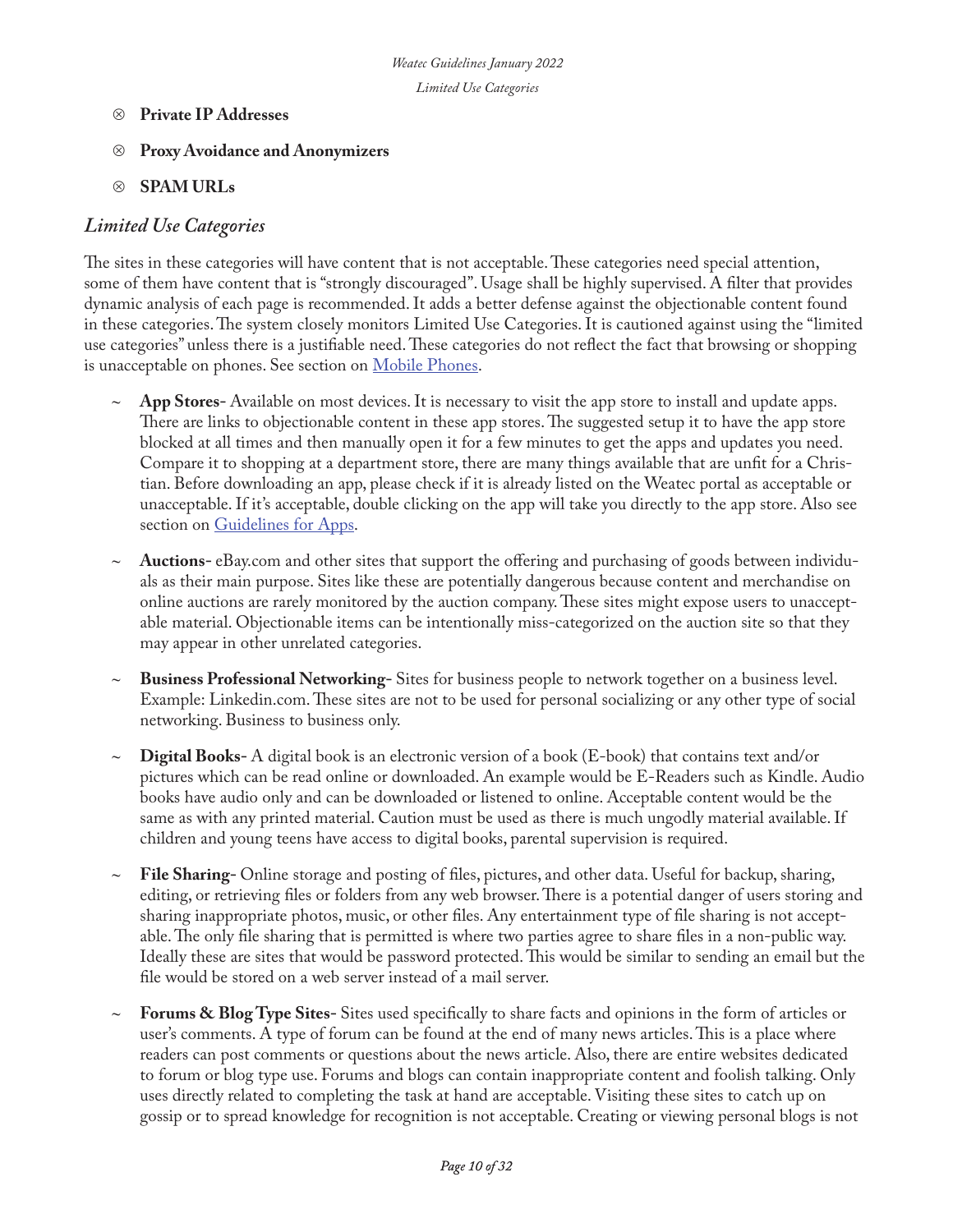#### *Limited Use Categories*

acceptable – Also see section on Blogs and Online Forums.

- **~ Health and Medicine-** General human health, fitness, well-being, including traditional and non-traditional methods and topics. Medical information on ailments, various conditions, hospitals, doctor offices, and medical insurance. Also dentistry, psychiatry, optometry and other specialties are usually classed in this category. Potentially dangerous content would include: Some forms of alternative medicine, cosmetic surgery, SRS, and modern psychiatry.
- **~ Hunting and Fishing-** Sport hunting, gun clubs, and fishing. Potential for overuse and unacceptable entertainment type use.
- **~ Music-** Use of Godly music is acceptable. Music lessons, and music reference works are acceptable if the music fits the Conference guidelines. Listening to, or information on music forbidden by Conference is unacceptable.
- **~ News and Media-** Current events or contemporary issues of the day. Includes radio stations and magazines, newspapers online, headline news sites, newswire services, personalized news services, industry/business news, and weather sites.

This category has potentially dangerous content and potential for overuse. The church has taken a strong stand against TV and radio which must be maintained. The content that is available on TV and radio can be accessed via the internet; any such content is not allowed.

Reading the news has generally been considered a pastime or entertainment. The only acceptable news content is industry specific business news; all other types of news and media are forbidden. Local newspapers sometimes post news on their websites; any such websites are not acceptable. News articles and videos on weather sites are also unacceptable.

- **~ Photo Printing-** Online printing services that print and mail your photos. This includes personalized cards, photo books, calendars and other memorabilia. These sites are to be used for ordering printed material. There is a potential danger of viewing inappropriate photos on public photo galleries. Browsing other user's galleries for personal amusement is not acceptable.
- **~ Podcasts-** A digital audio file made available on the Internet for downloading to a computer or mobile device, typically available as a series, new installments of which can be reviewed by subscribers automatically. Acceptable content would be the same as with any printed material. Caution must be used as there is much ungodly audio available.
- **~ Recreation and Hobbies-** Information, associations, forums and publications on recreational pastimes such as collecting, kit airplanes, outdoor activities such as hiking, camping, rock climbing, specific arts, crafts, or techniques; animal and pet related information, including breed-specifics, training, and shows. This category also includes information about zoos, recreation guides, hiking, fishing, bird watching, or stamp collecting, but does not include activities that need no active participation, such as watching a movie or reading celebrity gossip. Potential for overuse and unacceptable entertainment type use. Also see the Entertainment category.
- **~ Reference and Research-** Reference works, encyclopedias and dictionaries. Most trusted sources are published names like: WorldBook.com and Merriam-Webster.com. Obviously these have all and more of the content of the regular book version so they will not be acceptable for children to use. Some reference sites are community driven and very loosely moderated. These sites tend to have questionable content. We strongly discourage the use of community compiled reference sites like About.com and Wikipedia.org. Visits to these sites will be monitored by strict accountability rules.
- **~ Religion-** Conventional or unconventional religious subjects, as well as churches, synagogues, or other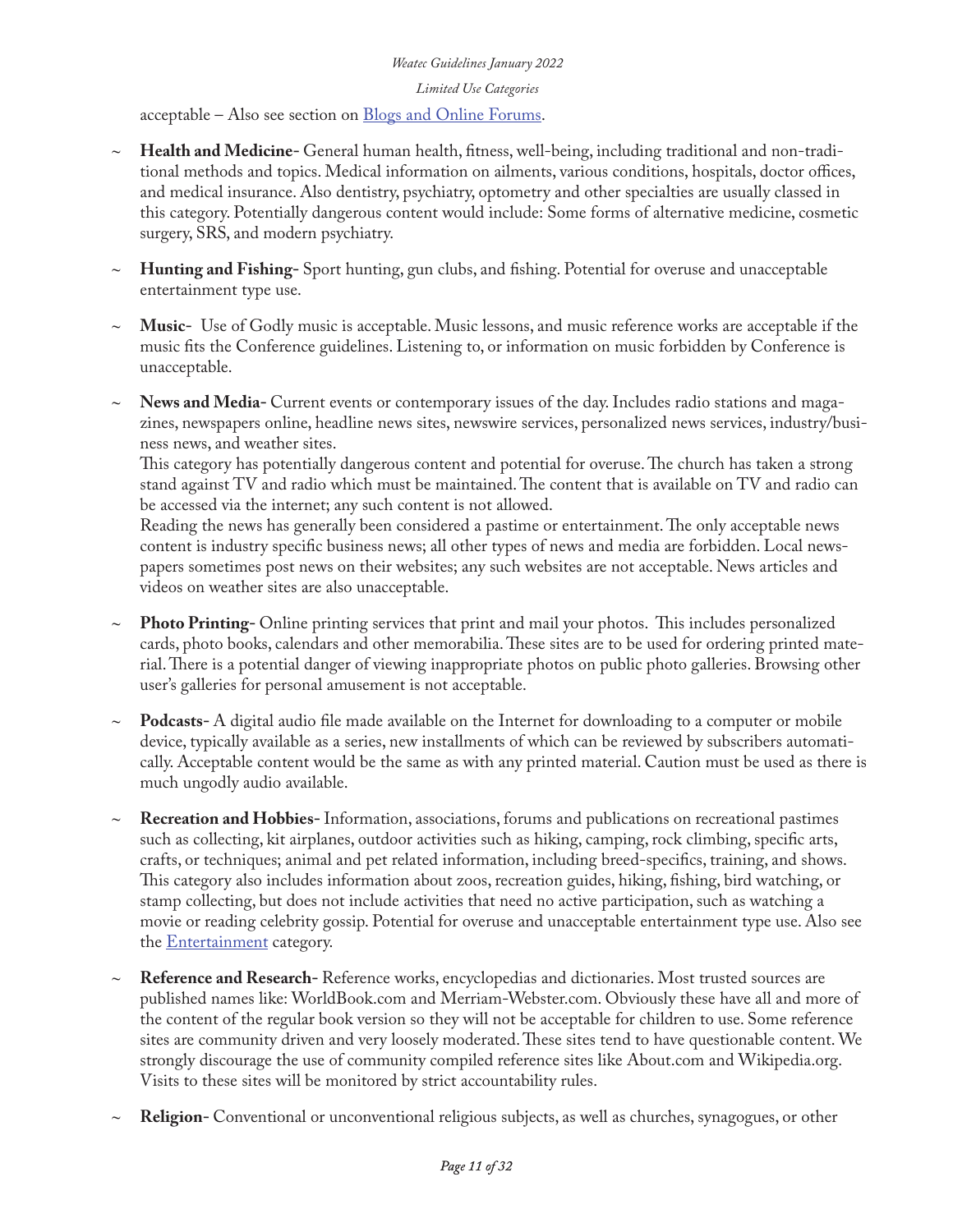#### *Limited Use Categories*

places of worship. This category includes religious discussion, beliefs, articles, and information for local congregations or groups such as a church homepage. This category would also include non-Christian religions. Acceptable content would include online Bibles, Bible study helps, and also information and history about Christian religion. Limited usage of alternative religious sites is allowed for counseling or research purposes.

- **~ Shareware and Freeware-** Software, screensavers, icons, wallpapers, utilities, ringtones. These sites are a security concern; they can be a distribution point for viruses and malware. Also some very inappropriate content is available as screensavers, wallpapers, and ringtones. The type of content that would be acceptable would be download sites for productivity software and utilities.
- **~ Shopping-** Retail stores, catalog companies and other sites that allow online consumer or business shopping. Sites that sell goods and services. Most of these sites operate like a traditional mail order catalog except that they have a dynamic website instead of a paper catalog. The danger with online stores is the wide range of products advertised and sold on these sites. Any shopping web pages selling any items or services that the church has taken a stand against, are not acceptable.

There is also a potential for overuse of these sites. In a similar way that someone might spend too much time at the shopping mall, a person can also be shopping the online stores too often and unnecessarily. Most online purchases are made via credit or debit card; the government and the powers that be, do have access to records of such transactions. All online purchases should reflect our Christian walk of life.

- **~ Social Media-** Sites for public sharing of data with others usually photos, videos or documents. Only photos and videos that are directly related to completing a task at hand and those explaining the function of a necessary product or service are permitted. Sharing and viewing of inappropriate files and any files for entertainment are not acceptable. Also see section on Social Media for a more detailed explanation. Also see section on **Motion Pictures** for details about TV type content.
- **~ Society-** A variety of topics, groups, and associations relevant to daily living. Broad issues that impact a variety of people groups including: wellbeing, children, societies, and philanthropic groups. There is a broad range of sites that fit this description. The potentially dangerous content would be content presented with a non-Christian world view and content with teaching that would go against Biblical teaching on child training, alms giving, etc. Some category filters may also include more benign sites like pet care, and home improvement under society; these types of sites would be acceptable.
- **~ Stock Photos and Clipart-** These sites are a commercial source where a user can search and download clipart and photos. Example of this content would be the clipart in word processor programs and websites like shutterstock.com and istockphoto.com. Most of these sites have some photos we would consider inappropriate. A page level content filter is recommended. Discernment is needed by the user.
- **~ Technology-** Sites that sponsor or provide information, news, reviews, opinions and coverage of computing, computing devices and technology, consumer electronics, mobile phones, and general technology. Also includes sites of technology-related organizations and companies. Electronic games, entertainment DVD players, TV sets, or any other goods or services that the church has taken a stand against are not acceptable.
- **~ Training and Tools-** Distance education and trade schools, online courses, vocational training, software training, skills training. Potential for danger or overuse: There is online training available for just about anything. If you are an employer, and have this category open, be aware what type of training courses your employees are taking and how much time they spend on these sites. Educational videos for career training shall be used by adults only. Career training is learning a skill that will help you make a living.
- **~ Uncategorized Sites-** New or little used sites that have not been rated by the filtering agencies. A deter-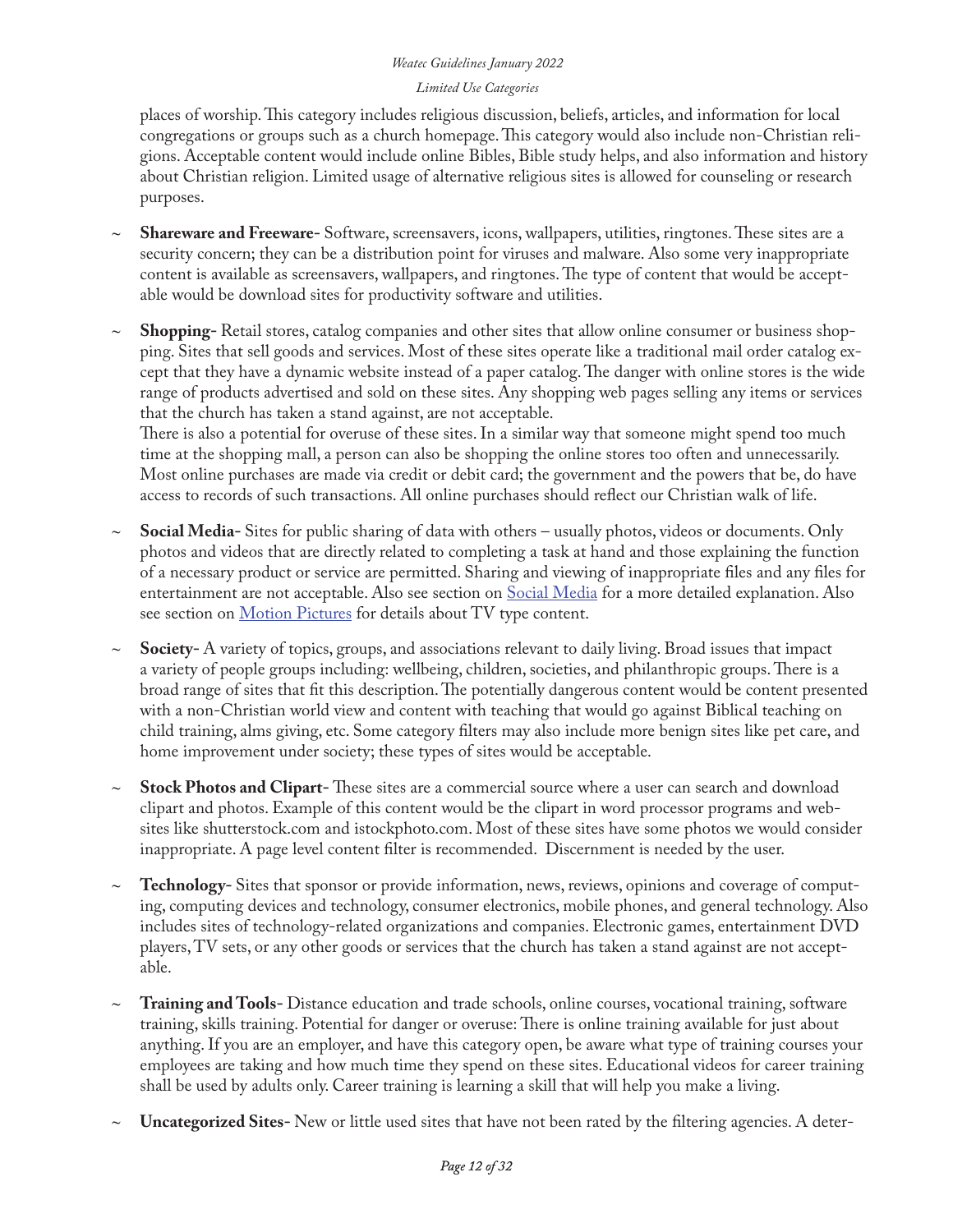#### *Acceptable Use Categories*

mination needs to be made about what category this site would be under if it were categorized. User needs to take into account the actual content of these sites; is there a legitimate reason for visiting this site and will it fit in one of the approved or limited use categories? Obviously any uncategorized site with content of one of the unacceptable categories needs to be blocked. Also any content that violates our key biblical principles also needs to be blocked.

- **~ VoIP‐** (Voice over Internet Protocol) is a form of voice and video communication, very similar to landline telephone service, but uses the internet to exchange information. Also see section on VoIP under Technology for Personal Communication.
- **Web Browser-** A web browser is an app or program used to access websites. The browser itself is a benign tool. There is a concern about unnecessary browsing, therefore browsing apps are considered unacceptable on phones. See section on Mobile Phones.
- **~ Web Conferencing-** Includes webinars, online meetings, training events, short presentations or events where information from multiple computers is shared with others from remote locations. Web conferencing typically involves a presenter distributing information via audio and/or visual internet communication channels. Some conferencing may include video and voice of the persons speaking. Other programs may just share the visual information on screen and use a telephone connection to speak with the other participants at remote locations. In a typical web conference usually one person is designated as a presenter who will present information. With web conferencing technology, users have no control over what the moderator or other users will say. There is a potential for misuse. Web conferencing needs to be kept to necessary business type use only. If you are presenting or sharing information, your content should exemplify Christian ethics. No obscenity, harassment, discrimination, derogatory, or sexually suggestive content. Sites that are designed for personal communication between two people to video conference are not acceptable. Other different but related technologies are online Chat and VoIP. These are different in that they are usually used for personal communication and do not have a presenter. Web Conferences where people get together "just to chat" are not acceptable.

#### *Acceptable Use Categories*

These categories do not reflect the fact that browsing or shopping is unacceptable on mobile phones. See section on Phones. The following categories are considered acceptable, although individual discretion is still necessary. *"Be sober, be vigilant; because your adversary the devil, as a roaring lion, walketh about, seeking whom he may devour:" (1 Peter 5:8)*

- { **Business and Economy-** Business firms, corporate websites, business information, economics, marketing, management, and entrepreneurship.
- { **Cloud Based Computing Programs-** Storing and accessing data and programs through the Internet instead of from your computer's hard drive. This allows users to access needed files from any computer or mobile device that has internet access and potentially run one software application on multiple devices. Cloud computing is often utilized by companies to provide productivity applications to its workforce. That type of use is sometimes called Software As A Service or (SaaS). Also see section on File Sharing in the "Limited Use Categories".
- { **Computer and Internet Info-** General computer and internet sites, providing technical information. Includes: professional software applications, computer updates, and help documentation. Computer and Internet Security. Technical computer and internet discussion groups.
- { **Content Delivery Networks-** Delivery of content and data for third parties, including ads, media, files, images, and video. Usually dynamically generated content i.e. domains that generate content dynamically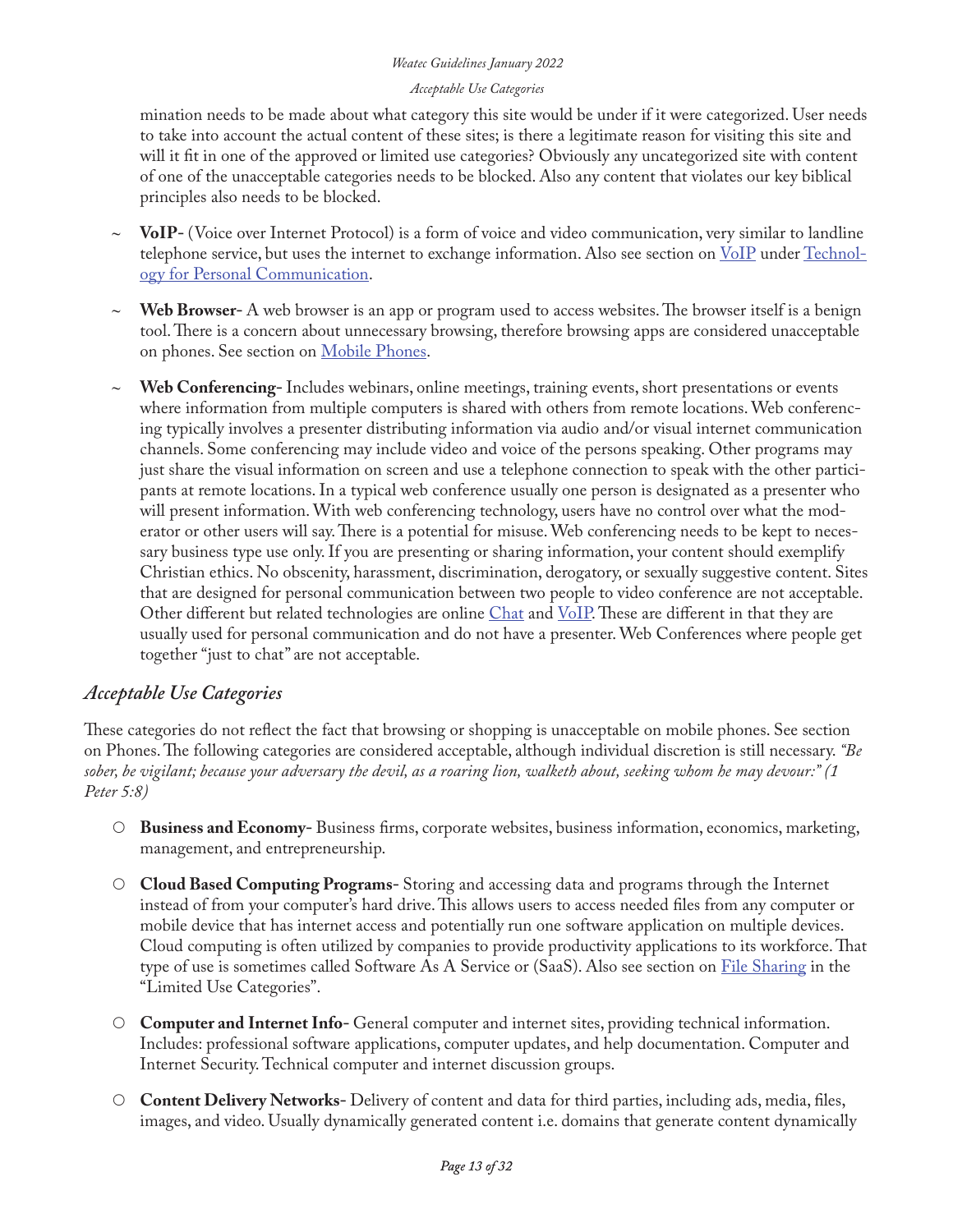#### *Acceptable Use Categories*

based on arguments to their URL or other information (like geolocation) on the incoming web request.

- { **Educational Institutions-** Pre-school, elementary, secondary, high school, college, university, and vocational school and other educational content and information, including enrollment, tuition, and syllabus. Web pages devoted to academic-related content such as academic subjects (mathematics, history), school or university web pages, and education administration pages (school boards, teacher curriculum). Sites that offer education information, distance learning, or trade school information or programs. Includes sites that are sponsored by schools, educational facilities, faculty, or alumni groups.
- { **Financial Services-** Banking services and other types of financial information such as loans, accountancy, actuaries, banks, mortgages, and general insurance companies. Includes online banking and bill payments.
- { **Government-** Information on government, government agencies and government services such as taxation, public, and emergency services. Includes sites that discuss or explain laws of various governmental entities. Includes local, county, state, and national government sites.
- { **Home and Garden-** Home issues and products, including maintenance, home safety, decor, cooking, gardening, home electronics, home & garden design, etc.
- { **Individual Stock Advice and Tools-** Trading and management of investment assets. Tools and advice on stocks and stock quotes including the following: commodities, energy, currency exchanges, and securities. Includes information on financial investment strategies and retirement accounts.
- { **Job Search-** Assistance in finding employment, and tools for locating prospective employers, or employers looking for employees.
- { **Legal-** Legal websites, law firms, discussions and analysis of legal issues.
- { **Local Information-** City guides and tourist information, including restaurants, area/regional information, and local points of interest.
- { **Messaging & Texting-** Short text or audio messages sent and received by mobile phones. Pictures and videos can also be sent via picture messaging. Many of these texting and messaging services have a dedicated app such as Voxer or GroupMe, where users can communicate for free or at a low cost. Searching for and sharing media from the internet within these apps is unacceptable. (Example: Attaching youtube videos or GIF images to a message is considered unacceptable.) Messaging and texting can be used for many practical purposes, but we need to guard against excessive and ungodly use. See Guidelines For All Types Of Electronic Communication for more information on this category.
- { **Motor Vehicles-** Car reviews, vehicle purchasing or sales tips, repairs, parts, recalls, warranties, parts catalogs etc. Auto trading, photos, discussion of vehicles including trucks.
- { **Pets-** Pet products, including feed, medications, and supplies. Also includes online pet advertising.
- { **Real Estate-** Information on renting, buying, or selling real estate or properties. Tips on buying or selling a home. Real estate agents, rental or relocation services, and property improvement.
- { **Search Engines-** Search engines take your keywords and display links to relevant websites. Use clear detailed keywords to identify your search intent. Be aware of the dual usage words in the English language. Searching for a dual usage word may give undesirable results. Use of a "safe" search engine is recommended. Most filters come with some way to implement a "safe" search or filtered search. Searching for non-acceptable content is forbidden. See Image and Video Search under the Unacceptable Categories for more information on those types of searches.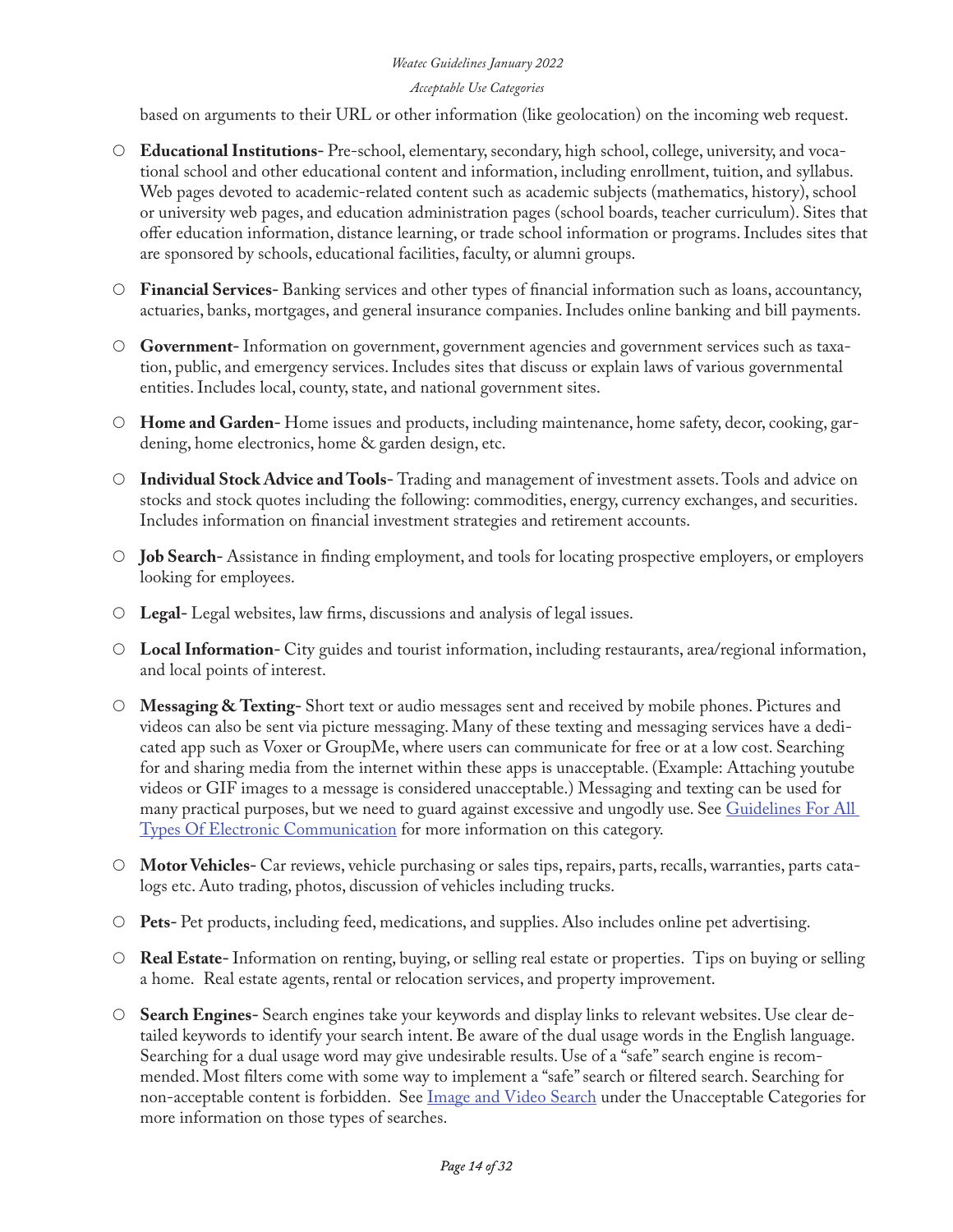- { **Translation-** URL and language translation sites that allow users to see URL pages in other languages.
- { **Travel-** Airlines and flight booking agencies. Travel planning, reservations, vehicle rentals, descriptions of travel destinations. Including promotional sites for travel information.
- { **Weather-** Weather predictions & radar, storm watches and warnings. Many of these sites contain news articles, news videos and weather news cast videos which would fall into the News & Media category. weather.gov is a weather site that doesn't have all the news distractions.
- { **Web based email-** Sites offering web-based email and email clients. Email accessed through a web browser. Also see section on email under Technology For Personal Communication.
- { **Web Hosting-** Hosting services for websites and domain name registries.

### **Other Considerations On Internet Use**

#### **Blogs and Online Forums**

Blogs and forums are used by businesses and individuals to post material for others to read. A blog usually has news articles published to it on a regular basis for readers to follow. This can range from a personal blog, to one that a company maintains to keep clients informed of changes and new products.

Forums are sites that are set up to allow readers to ask questions and comment on specific subjects. There are specific forums for practically everything from business trades to gardening, hobbies, celebrities, and more. This allows anyone to share their knowledge or opinions. Forum sections often provide news and blog-type articles, allowing readers to comment.

Blogs and forums can be very useful tools. Using a blog allows companies to add new and informative content to their web sites continually, and it keeps customers coming back. Forums can provide answers and needful information for most any problem. Having problems analyzed from different angles and viewpoints at no cost is a powerful tool.

Both blogs and forums must be handled with great caution. Many of these sites are not moderated. Anyone can post their uncensored opinion. This allows filthy language to run rampant. Much foolish talking and arguing can take place. *"The lips of the righteous know what is acceptable: but the mouth of the wicked speaketh frowardness." (Prov. 10:32)* There is also concern of wasting time, both reading and writing comments, if they are not related to a productive task.

We must carefully consider our motives before posting comments. Providing a direct answer to a question is acceptable. Visiting these sites for personal recognition is not acceptable. A personal blog typically has no constructive uses, but rather leads a user into hypocrisy and pride. Having a personal blog is not acceptable.

### **Social Media**

Social Media is the public sharing of data on the internet. The data can be any type of electronic data, but is most often photos, videos or documents. These sites can effectively share the latest pictures with others. It is commonly used for instructional videos. Manufacturers often use social media for training buyers on the installation, operation, and features of their products.

An individual can potentially upload good or evil content to these sites. Since there is little control over the content by moderators, the potential for accessing inappropriate content is high. Only select types of social media are permitted:

Media used for constructive training purposes.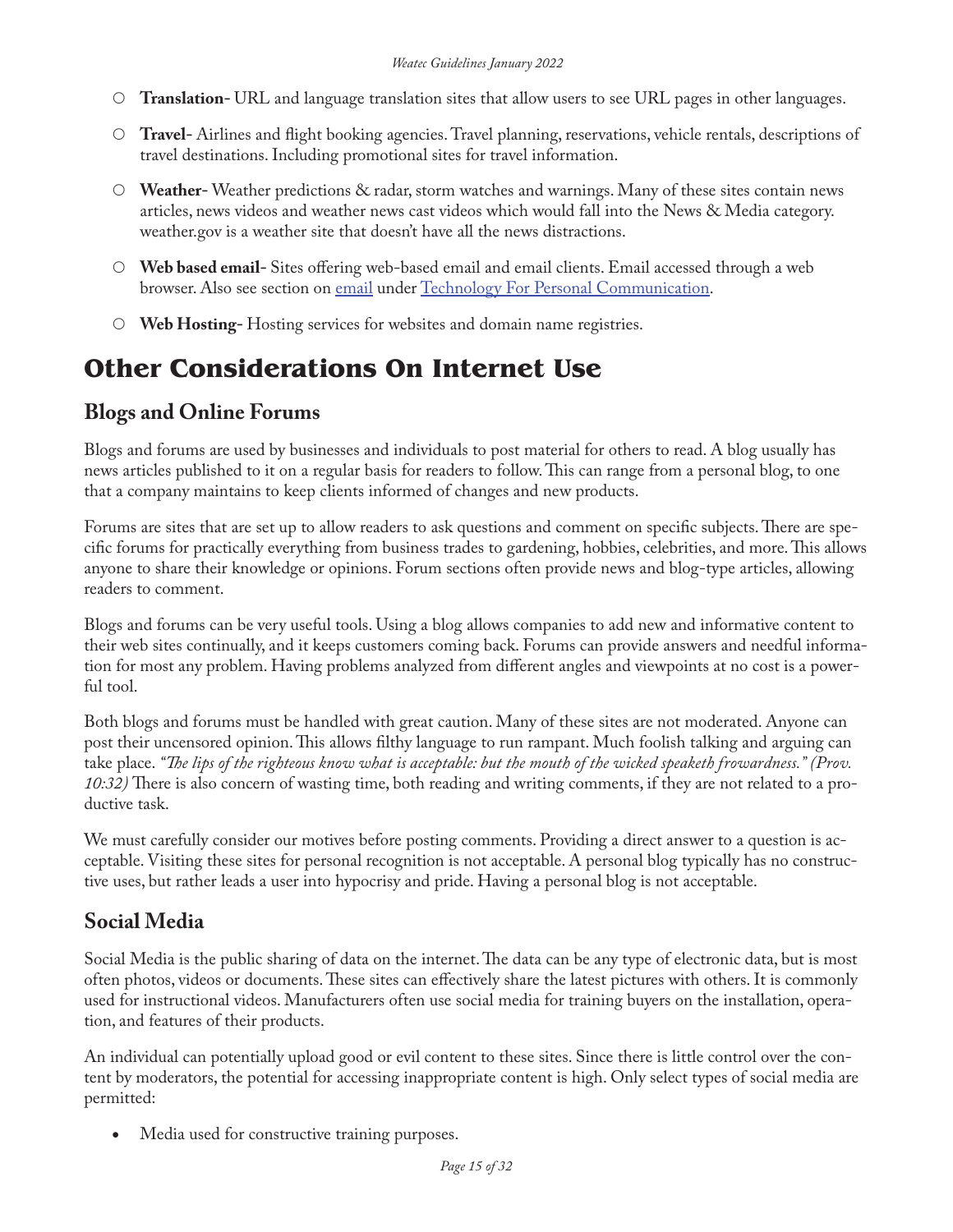- Media directly related to completing a task at hand. Examples of such content may be: How to install a door latch, or how to operate a particular tool or appliance.
- Media explaining the function of a necessary product or service.

Even instructional and product videos can be overused.

When posting data to a social media site, all uploaded data must uphold Christian values and have no entertainment included. See section on Motion Pictures for more specifics on unacceptable video use.

### **Social Networking**

Social networking is summarized as: Usage of dedicated websites and apps to communicate informally with other users; mainly to find people with similar interests, or to record one's personal achievements or abilities in various areas. The original purpose of social networking was to create a database of users to be cataloged by their interests, ideas, and physical traits.

Users can post content for others to see and comment on. Users can follow and rate each other.

The dangers of social networking are as follows:

- • Social networking promotes self-centeredness.
- Social networking opens the door to immoral relationships.
- There is a high level of untruth and hypocrisy in most social networking.
- Social networking can be a spreading point for pornography.
- Social networking robs time that should be used for Christian fellowship and family relationships.

We feel that the evil outweighs the good with social networking. Satan has many avenues. Online personal social networking is not acceptable. This is not limited to facebook.com, twitter.com, and myspace.com.

### **Social Networking In Business Environment:**

Our businesses are an extension of ourselves and our witness. Some social networking sites allow businesses to maintain business profiles. This usually requires the manager to have a personal profile too. Business websites are increasingly being driven by Facebook hits and likes. It's becoming an effective way to draw attention to business websites. Developers sometimes go ahead and set up a social networking account without the owners being aware.

Social networking websites are also used as a platform for business advertising, information, and news. Currently there seems to be no way to filter out only these types of uses. Because of the potential dangers, social networking sites are unacceptable and not to be utilized by businesses or individuals at this time. Hiring someone to manage a social networking account, for business or personal use, is not acceptable.

### **Websites and Online Presence**

#### *Company Websites*

Businesses and individuals are finding it beneficial to have their products and service information listed on a website. At the current time, this seems more important for consumer-based businesses. Most businesses will eventually feel a need to have their own website. We should endeavor to present our business in an honest and ethical manner in all marketing initiatives.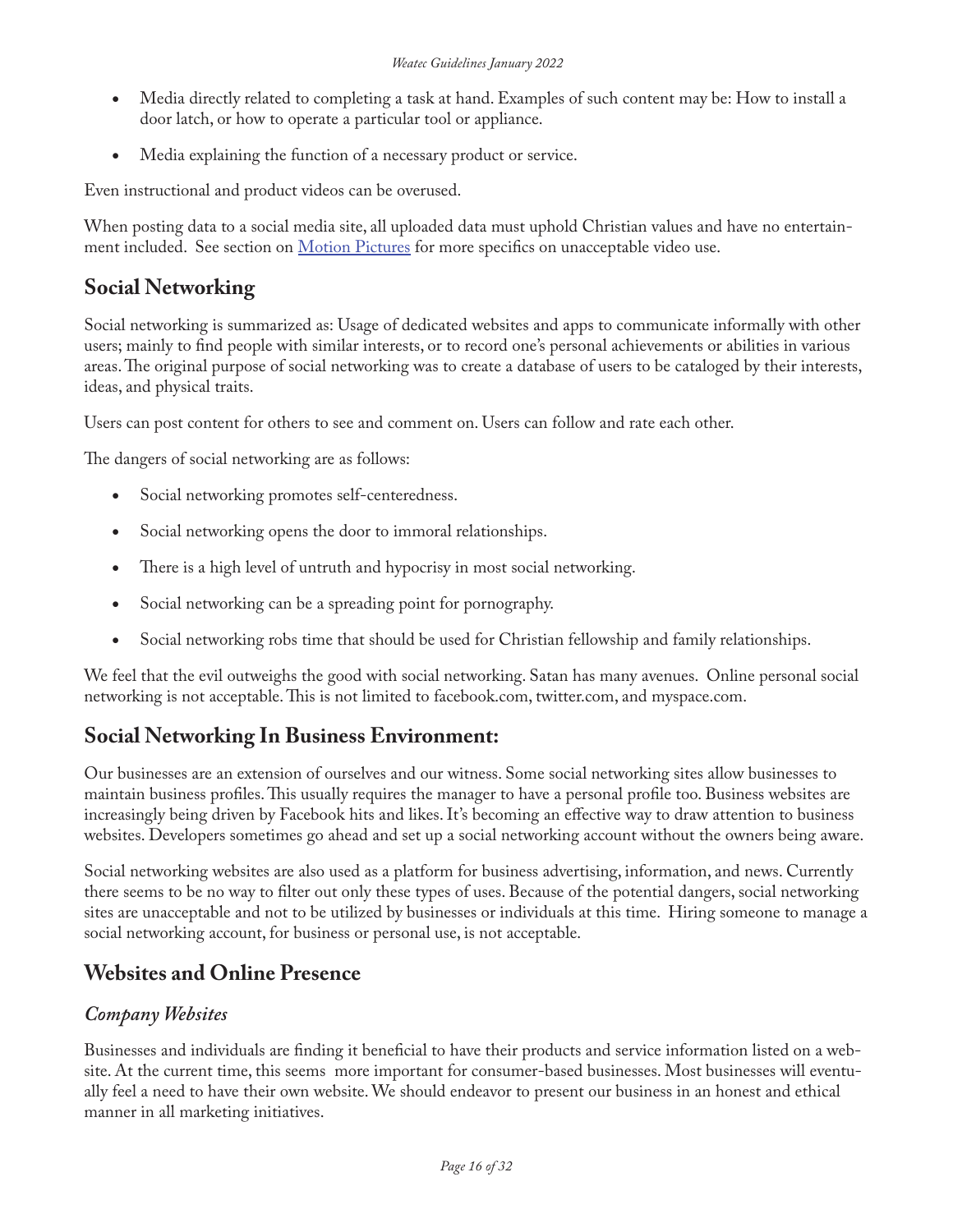Having a business website is acceptable but we need to remember it is a public face to our customers and a reflection of our Christian identity.

#### *E Commerce*

(E Commerce: the activity of buying or selling of products on online services or over the Internet) The Christian principles of honesty and integrity that govern our in-store sales also apply to online transactions. We need to handle our customer's sensitive information in a secure and legal way. We suggest that businesses inhibit their online sales on the Lord's Day. Hosting an online auction site or marketplace where the public can sell products would not be acceptable due to the fact that people may sell things on those sites that would not be ethical for Christians to sell.

#### *Online Advertising*

One way to create awareness is to advertise online. There are several types that can be purchased. Using the same Biblical principles we use in other advertising goes a long way in avoiding potential dangers. When hiring a marketing firm, be aware of your commitment. Sometimes they will set up an unacceptable social networking account for you.

When a marketing company claims to dramatically increase traffic to your website, be aware. Sometimes improvements can be made but questionable or unethical strategies have been also used to create the promised traffic.

Advertising online is acceptable but we need to be aware of potential dangers. If you feel uneducated, use a firm that understands your values.

### **Hackers**

Internet access is a gateway to the cyber world. Hackers attack computer systems in many ways. We suggest an up-to-date firewall, email spam filtering and working antivirus protection.

It's important to consider that 'attacks' can start inside your company. We suggest that modems, routers, and servers are in a secure place and default passwords are changed.

If you do not fully understand the risks, partner with a firm that does.

### **Guidelines for Apps**

Apps are similar to software programs on computers. Apps are used to complete a range of functions on mobile devices. This includes communication, navigation, documentation, entertainment, shopping, record keeping, news and much more. Many companies, service providers, restaurants, stores, etc., offer their own apps to provide easier access to their products or your account information.

There are millions of mobile apps available. These apps are distributed via "app stores" on the internet such as "Google Play" and the "Apple Store". It is difficult to filter the good from the evil on these sites. The suggested setup is to have the app store blocked at all times, only manually opening it for a few minutes to get the apps and updates you need. Compare it to shopping at a department store; there are many things available that are unfit for a Christian.

Some mobile devices come with preinstalled entertainment apps and electronic games. These should be uninstalled or blocked. The primary concern with apps should be to keep free from internet usage that leads to sinful behaviors. Not all apps will fit neatly into the following broad categories, but this will be used as a guide when consider-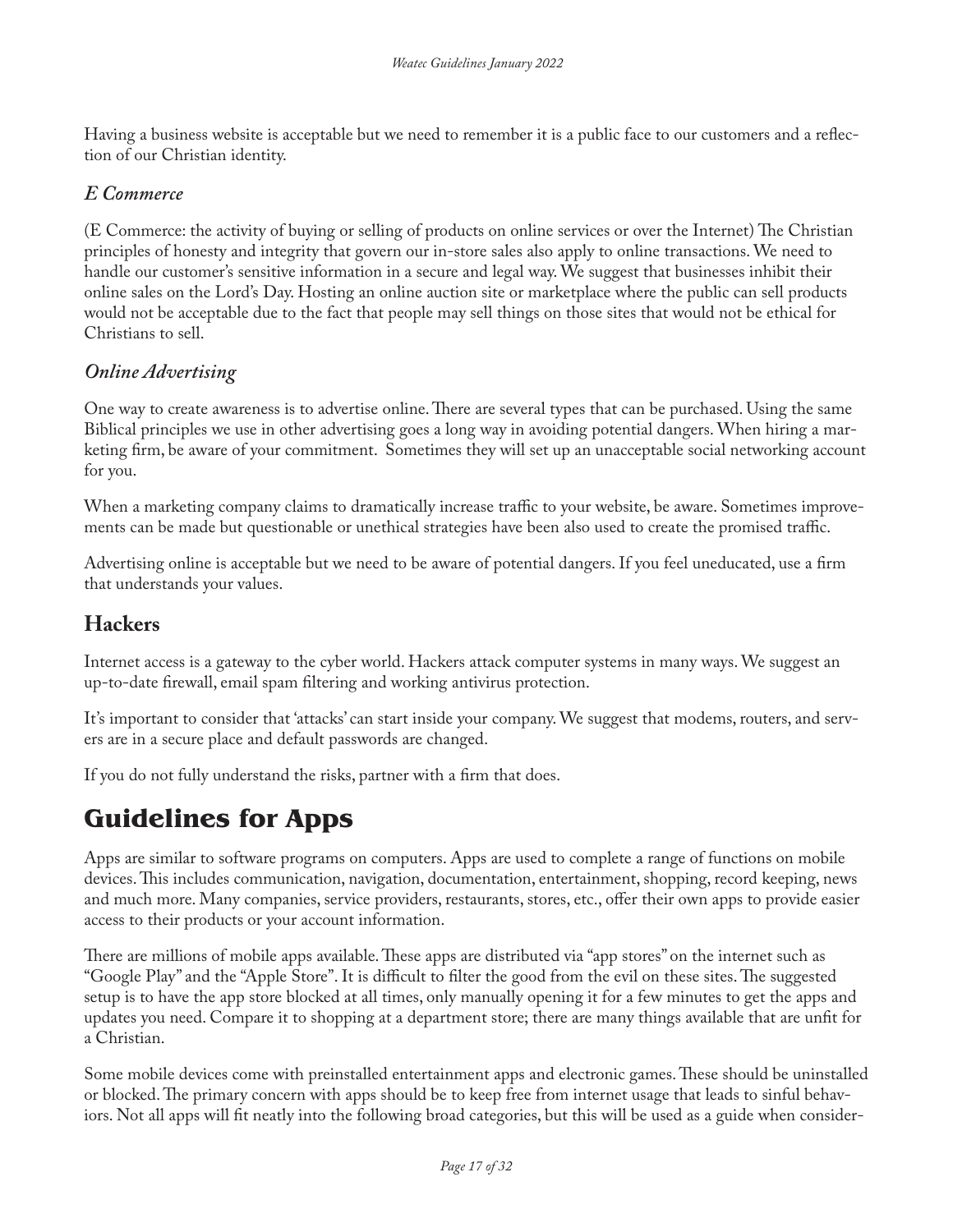#### ing individual apps:

#### *Acceptable apps*

- Completing a task at hand
- Communication with others
- Accessing personal and business information
- Monitoring and control tools

Examples of apps to be allowed are productivity apps such as apps used for maps, banking, farm monitoring, weather, business tools, file sharing, web conferencing and messaging.

#### *Unacceptable apps*

- Ungodly media from internet
- Entertainment content
- Browsing and shopping (applies specifically to phones)
- Social networking
- Time wasting activities

Here are a few examples of unacceptable apps: dating, sports, movies/TV, fashion, ungodly music, games, entertainment, news, and audio or video streaming. Before downloading an app, please check if it is already listed on the Weatec portal as acceptable or unacceptable. If it's acceptable, double clicking on the app will take you directly to the app store.

### **Offline Apps**

Weatec has not been sanctioned to provide accountability with apps not connected to the internet. We do inadvertently get some usage details from these apps. Currently, on tablets and computers, this data is being marked as private and deleted. Most of these are of zero concern: calculator, flashlight, notepads, document viewers, etc. Some of these will still need user discretion such as an offline media player or camera. Depending on the phone, these apps could be disabled by request of the parents if so desired. We feel the conference has sufficient guidelines for music, video and cameras to cover the offline usage of such apps.

### **Mobile Device Usage Guidelines**

Many types of electronic devices are available. New devices are continually being introduced with ever increasing capabilities. This makes it difficult to keep track of the newest and latest. Therefore, this guideline's focus is on how we use the technology, not on the devices themselves.

### **Mobile Phones**

A simple explanation of the phone guidelines is that phones are to be used as a needed tool, not as a toy. The Weatec accountability program works with most smartphones; see weatec.com for details. The conference has established some additional guidelines for smartphone usage. Phones are not to be used for browsing websites such as shopping & auction sites and no browsing-type apps are to be used. Unlike other devices, phones are with us at all times, and this more restricted approach is expected to reduce distractions and time-wasting activity.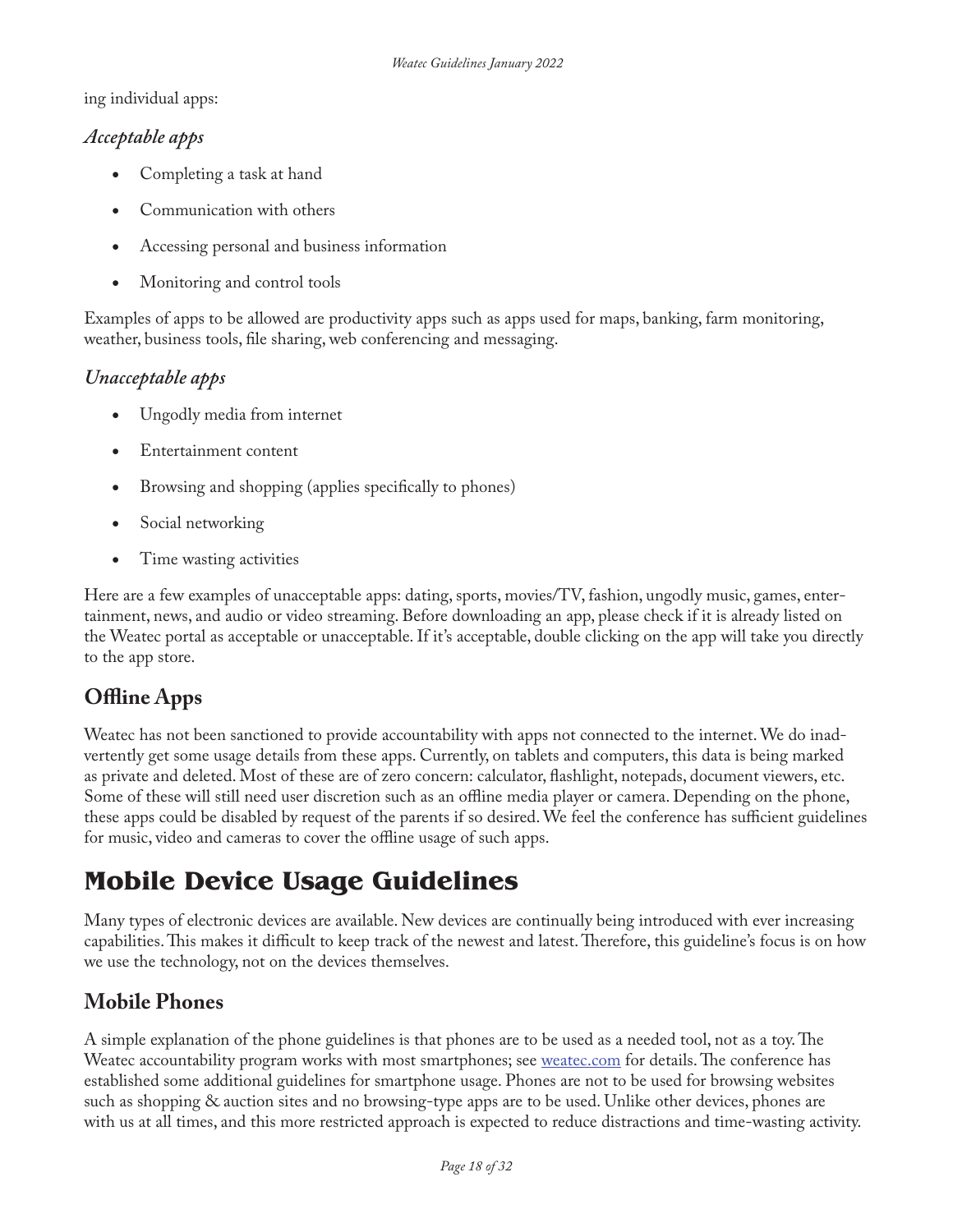Some of the most serious temptations to sin come from perusing the open internet to see what is available. While providing filtering and accountability for browsers is technically possible, going without a browser may reduce the amount of wasted time on the phone.

### **Connections**

Mobile devices access the internet in several ways. Your filtering program and the Weatec accountability program shall be used for all types of internet connections. This includes plug-in (landline & internet cards) and wireless connections. Wireless connections include cell phone carrier connections and Wi-Fi, which is available at nearly all public places.

### **System Compatibility**

Devices such as laptops, tablets, mobile phones and similar are capable of browsing the internet. These mobile devices must be protected by the Weatec system even if the user has no intent of browsing the internet. There are some mobile devices (such as basic mobile phones) on which the accountability program cannot be installed. Internet access must be blocked on these devices. Devices that are not compatible with the Weatec system and cannot be blocked are not permitted. Developmental stage devices shall be avoided. Often early versions are rushed to the market without necessary safety controls. It's wise to give new devices time for testing and research.

### **Supervision**

Owners of mobile devices need to consider that the portability of a device also makes it easy for a child or an irresponsible youth to use it inappropriately in an unsupervised location. For this reason, extra caution should be taken to ensure the device is at a known location and everything accessible on the device is safe.

### **Use Of Time**

Because mobile devices tend to be with a user most of the time, they are often a temptation toward unproductive use and wasting time. Many mobile devices are also geared towards electronic gaming and other entertainments. This type of activity is unacceptable. Also see section on **Electronic Games**.

### **Handling Devices**

While electronic devices can be practical tools which help users to complete tasks quickly and efficiently, they also can be used as toys or as status symbols; especially mobile devices which go with a user continually and can become 'jewelry'. To the world about us, having the latest device is held in high esteem, but it should not be so for us as conservative Christians. Devices must not be shown off or displayed in a way that brings the user pride or makes others jealous. Rather, they shall be used only for practical, task related purposes and handled in a humble, Christian manner.

### **Guidelines For All Types Of Devices With or Without Internet**

Many issues will be avoided if technology is kept as a necessary business tool.

Sometimes a person will buy an electronic device with no intention of utilizing the internet connectivity capabilities of the device or he may not be aware that the device has internet capabilities. This can be a problem if a youth or someone else has access to the device. They could potentially take it to a public WiFi hotspot or plug in a cell carrier card that would allow the device full access to the unfiltered internet. This could be avoided by using a device password. The Weatec accountability program and an approved filter could also be installed on the device. The filter could be set to block all traffic. This applies to many types of devices especially tablets, laptops, and phones.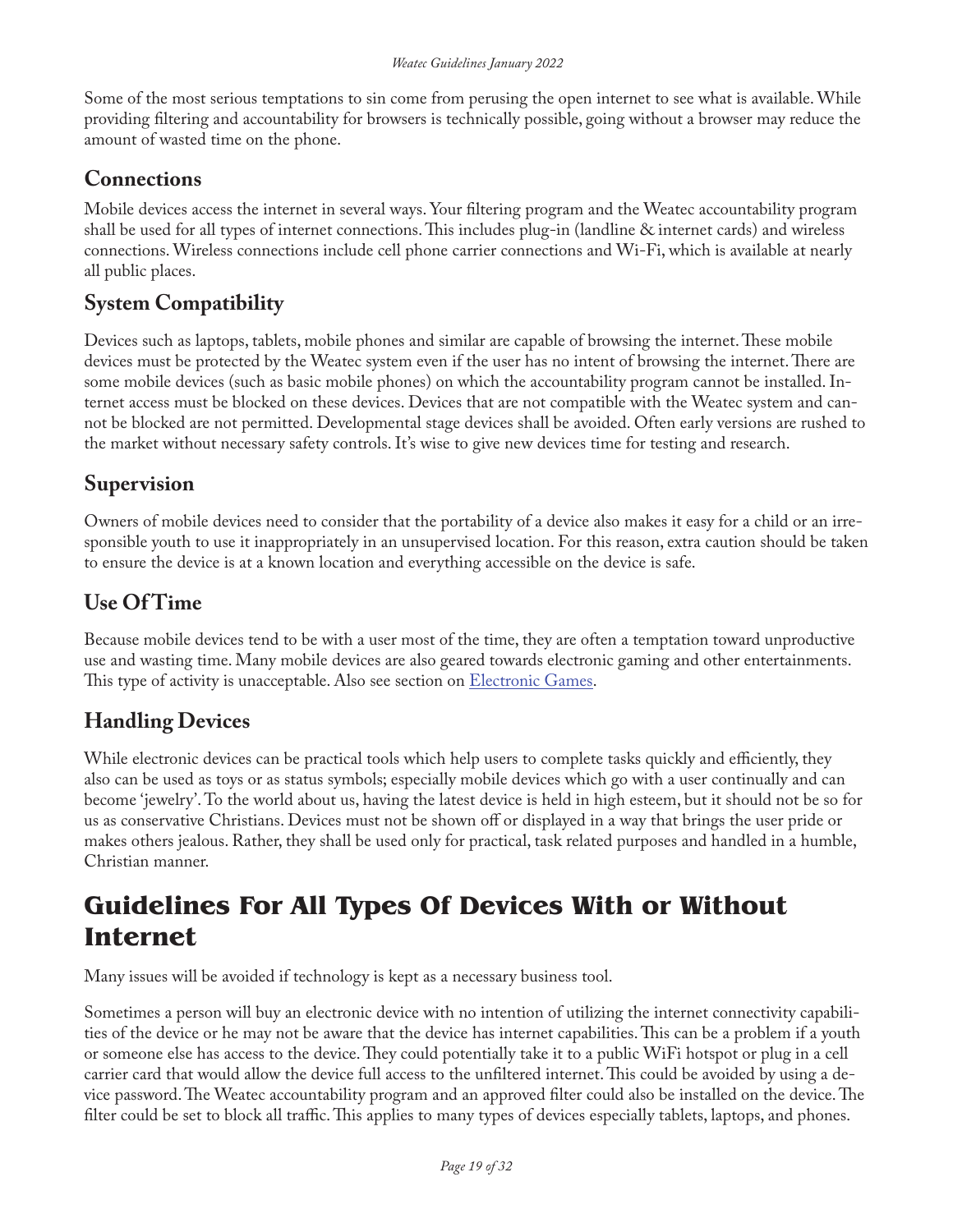### **Entertainment**

#### *Electronic Games*

All electronic games are considered unacceptable on any device. This is not limited to arcade and video games but also includes preinstalled electronic games like solitaire, chess and monopoly. Electronic games are very addictive and a waste of time. Ninety percent or more have unacceptable content like shooting, crashing, swearing, etc. There is no sure proof rating system for games. Many of the more complex games give the player a false sense of reality and can lead to all kinds of evil thinking. The progression between possibly acceptable and unacceptable is very gradual and would be a hard line to draw. Also, many electronic games are single player games or are games where other players are in another physical location. This can lead to self-centeredness and take away from other important relationships. It will be far easier to stay out of this entertainment trap completely. Preinstalled games should be uninstalled or disabled.

#### *Motion Pictures*

Video for entertainment is forbidden. Video watching can become very addictive. It is very difficult to perceive if the content has non-Christian material mixed in before watching. *"Avoid it, pass not by it, turn from it and pass away." (Prov. 4:15) "Keep thy heart with all diligence, for out of it are the issues of life." (Prov. 4:23)* It is almost impossible for a filtering system to block out all evil, because of the subtle way the world mixes evil with good.

- Movies or other productions for entertainment are forbidden.
- News videos and weather videos are forbidden. The availability of  $TV$  type newscasts is one of the main objections to the internet; thus, we need to draw a clear line here. While we realize it is "just news", it is quite often exaggerated and misconstrued. With video you can't just skim over the junk and take in only the more pertinent content. Also see News and Media under Limited Use Categories.
- Videos used in Business: Business owners need to keep track of all devices used within a business for playing of videos. Make sure they do not end up going along home or get carried along on the weekend and used for non-approved video playing. Accountability within the company should be established. We recommend having a listing of all videos that were viewed to be automatically sent to a designated accountability person within the company. Videos are helpful in training or showing how a product functions, but no entertainment or non-job specific videos should be viewed.

Only select types of videos are permitted:

- Videos for business training purposes.
- Videos directly related to completing a task at hand. Examples of such content may be: How to install a door latch, or how to operate a particular tool or appliance.
- Videos explaining the function of a necessary product or service.

Even instructional and product videos can be overused. All video for entertainment is unacceptable.

#### *Other Entertainment*

- Evil Music, as defined by the conference report addendum, can be stored, played, and copied on many types of devices from very basic cell phones to laptop computers. Using any technology/device for these purposes is not acceptable. Also see section on Music Piracy under Legality.
- Pornography and other immoral adult content. An open internet connection is not necessarily required to access this type of evil content. Files could be stored on a removable storage device or phone calls could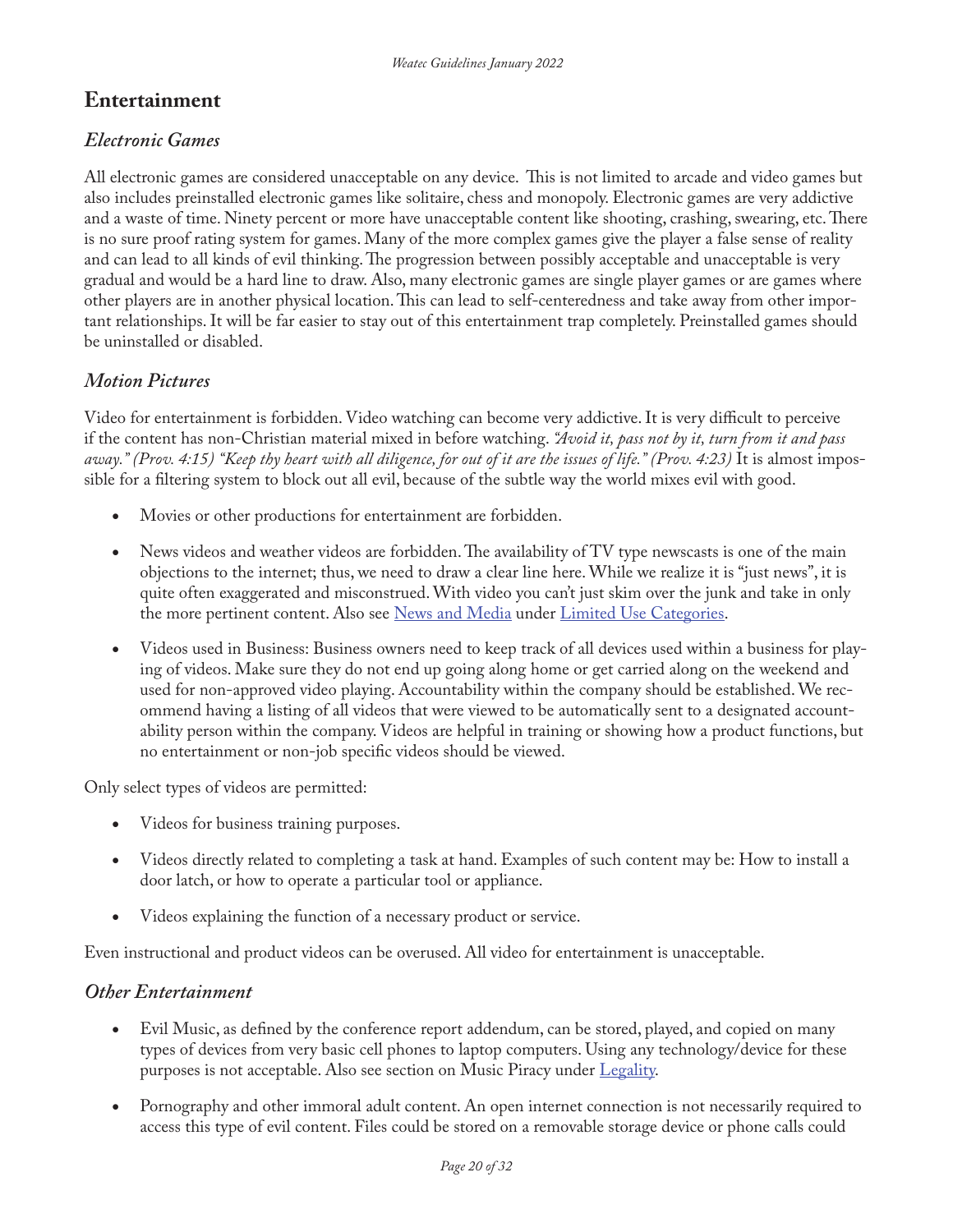be made via any phone. Using any technology/device for these purposes is not acceptable. We need to be careful to keep free of this evil and protect our devices from being misused by others.

### **In Home Use of Business Technology**

A cautious approach should be taken when a business such as farming, Tupperware, Avon, etc. is run out of a home office. Our children's minds are very impressionable, and proper steps need to be taken to protect them from unnecessary exposure. Unsupervised access to technology will have undesirable results. A computer can very easily be password protected, making unsupervised access nearly impossible. Care should be taken to avoid placing computers in secluded or hidden locations. Having them in a semi open office environment will reduce the chances of misuse. Use of electronic devices by young teenagers should be limited and supervised.

### **Guidelines For All Types Of Electronic Communication**

The Bible has much to say about our speech. The same principles should also be applied to other forms of communication, such as messaging and email.

- But I say unto you, that every idle word that men shall speak, they shall give account thereof in the day of judg*ment. For by thy words thou shalt be justified and by thy words thou shalt be condemned. (Mat.12:36-37)*
- Let your communication be Yea, yea: Nay, nay: for whatsoever is more than these cometh of evil. (Mat. 5:37)
- I exhort therefore, that, first of all, supplications, prayers, intercessions, and giving of thanks, be made for all men; *For kings, and for all that are in authority; that we may lead a quiet and peaceable life in all godliness and honesty. (I Tim 2:1-2)*
- • *Speaking to yourselves in psalms and hymns and spiritual songs, singing and making melody in your heart to the Lord; Giving thanks always for all things unto God and the Father in the name of our Lord Jesus Christ. (Eph 5:19-20)*
- • *Whoso keepeth his mouth and his tongue keepeth his soul from trouble (Prov. 21:23)*

Use of any mobile device for communication during church functions or other church meetings is not acceptable. This would include texting, calls, using apps, and browsing the web. We recommend not carrying any electronics into the meeting houses.

A danger with quick and easy communication is that we respond with very little thought. The world's speech is tainted by things such as obscenity, harassment, discrimination, and suggestive content. Christians need to remain free of these corruptions. Avoid being so obsessed with reading and answering that it takes away from face-to-face communication around us.

Be aware that most text-based communications, like email and texting, can potentially be retrieved and used as evidence by the government. As Christians this should not be a primary concern since we recognize that God knows all our actions, words, and thoughts.

### **Messaging**

Messaging apps are very helpful in communicating with others, but they also have the inclination for sharing ungodly and foolish content and social networking activity. For this reason the children of God will endorse directions for using Messaging apps in order to maintain godly communications that do not hinder spiritual growth or entertain thoughts and conduct that adversely affect our relationship with God and others. Let our goal be that of having effective communications that *"provoke unto love and to good works". (Heb. 10:24b)*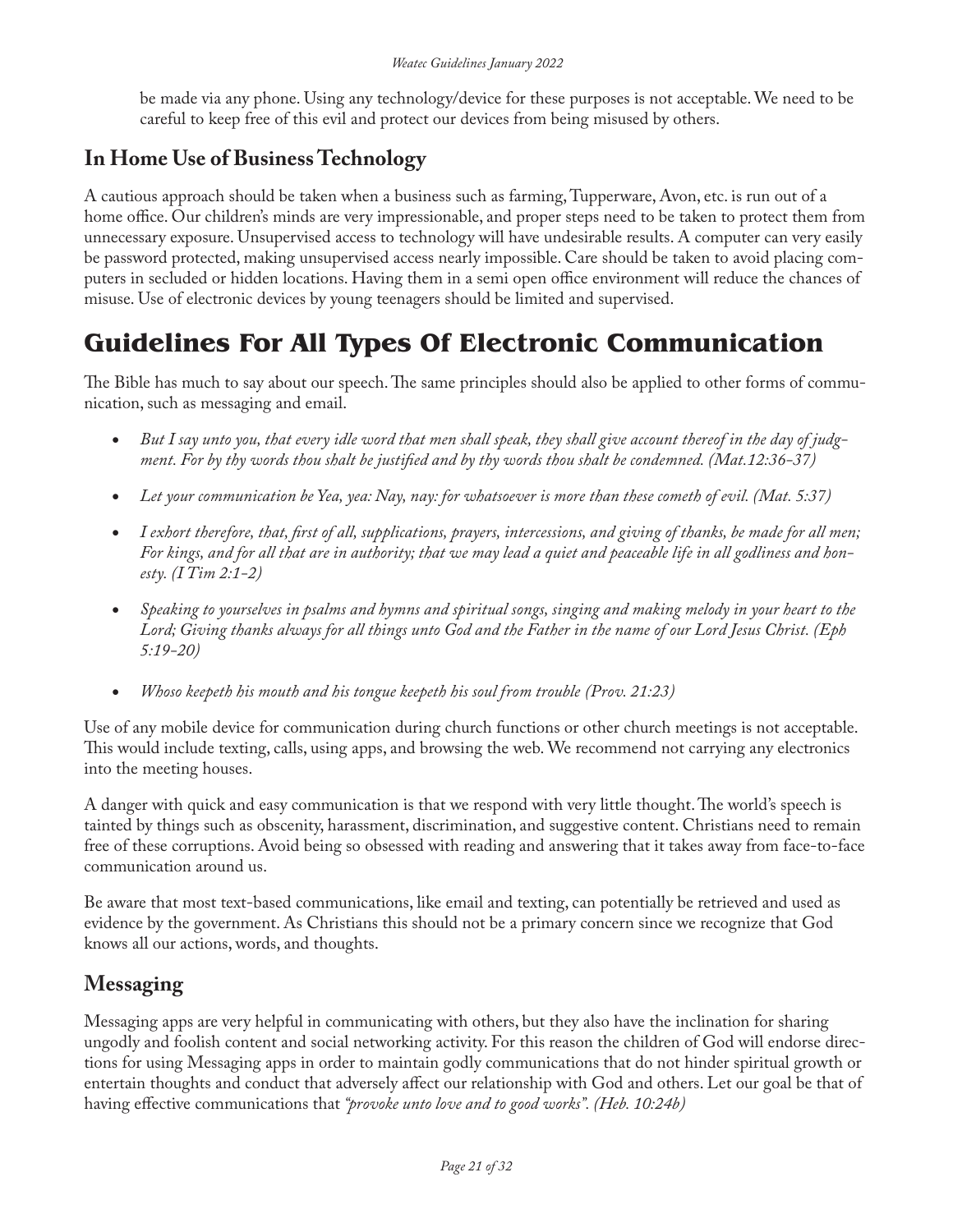#### *Following are the guidelines for Messaging Apps:*

- Communications shall be limited to content that is beneficial and informative.
- Share only that which is true and avoid embellished statements.
- Use it to keep in touch with family and friends in ways that build relationships.
- Use it for prayer requests and updates for health conditions or tragedies.
- Use it for effective business communications.
- Avoid any messages without purpose as this contributes to using time foolishly.
- Avoid any communications that are contentious.
- Avoid any communications that degrade or otherwise disgrace one's character.
- • Avoid all pride, entertainment and any other foolish activity.
- Avoid all immoral and all ungodly communications.

#### *All things are lawful for me, but all things are not expedient: all things are lawful for me, but all things edify not. (I Cor. 10:23)*

#### *Limited Uses*

- Photos: Pictures can be helpful when communicating but avoid anything that promotes self esteem and displays pride or includes anything in the unacceptable categories listed below.
- • Videos: Videos for training and instructional purposes directly related to a necessary task at hand are allowed. Also see section on Motion Pictures.
- Buying and Selling: Shopping apps are not allowed on phones. However, there is a benefit to having a platform to advertise and purchase items within our own communities; therefore buying and selling groups are permitted in messaging apps. Types of items listed should be within church guidelines and no activity in these groups on Sundays.
- Music: Music is limited use because of the tendency to include videos which are unacceptable. All country, rock and corrupt music of any kind are unacceptable. Comments of praise and flattering remarks should be avoided.
- Panel Discussions: Productive discussions are healthy and they encourage positive responses, however argumentive and contentious discussions are destructive. Please avoid subjects that may be foolish or controversial in nature. Debates are unacceptable unless they meet these expectations.

#### *Unacceptable Uses*

- Entertainment: All types of entertainment including sharing information for amusement purposes.
- Pride/Self-Esteem: Sharing personal achievements, business accomplishments or any boastful comments.
- Videos: Videos for entertainment are forbidden.
- Political Discussions: As citizens of the heavenly kingdom, Scripture directs us to pray for and to obey the leaders of this earthly kingdom of which we are to be strangers and pilgrims.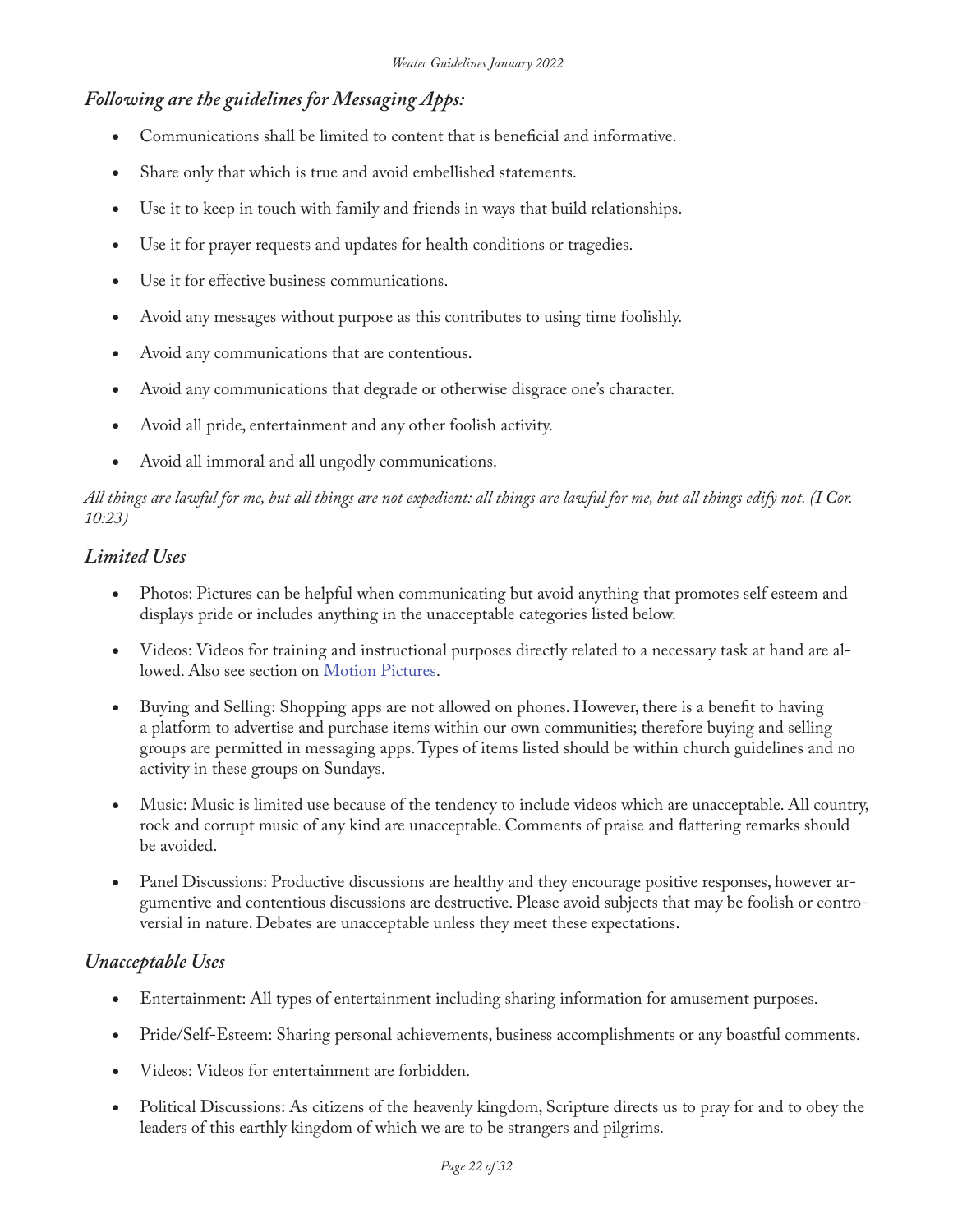- Sports: All sports including hunting, fishing and related activities.
- Games: All games and related activities.
- Motor sports: All truck and tractor pulls, racing, recreational motor sports and related activities.

#### *Responsibility of Group Owners and Administrators*

As group administrator, you are expected to actively implement these guidelines. It is your responsibility to alert group members of any unacceptable activity within your group, to delete any unacceptable content and block noncompliant users. It is encouraged to keep the group size to that which can be monitored and controlled by the owners/administrators. All group administrators must be identified by full name and phone number. Your cooperation is vital to successful implementation and maintenance of these guidelines. Any church member is responsible to notify you in a loving and caring way, if unacceptable behavior continues within your group.

#### *Responsibility of All Participants.*

All Weaverland Conference members and their children are expected to adhere to these guidelines. All group participants must be identified by full name. Your cooperation and support will make it possible to have healthy communications with messaging apps.

#### **Email**

Email is a useful tool that allows electronic messaging and transmitting of file attachments. Email can send messages or files to one or many individuals simultaneously. It is non-intrusive, quick, and affordable. Emails can be read and stored on multiple devices.

Inappropriate ad content comes with some free email accounts. Most email accounts can be used with an email client that stores the messages on your own system, which reduces the chance of ads. There are also several recommended companies in the plain community offering email services.

Much like other forms of communication, email can be used to spread good or evil.

Potential for Overuse and Potentially Dangerous:

- Sending and receiving impure messages.
- Sending email as a shortcut for verbal communication.
- Chain emails, anti-government, derogatory, silly jokes, animated, and/or entertainment emails all have their respective dangers.

Email is acceptable, but we must be aware and work against potential overuse and dangerous uses. Individual responsibility is needed. The best defense against potential danger is a professional grade spam filter which is required for email use.

#### **VoIP**

VoIP (Voice over Internet Protocol) is voice and video communication similar to landline telephone, but it uses the internet to exchange information instead of the traditional telephone companies' exchanges. This only applies when there are two users communicating. See the section on Web Conferencing for more than two users. Some VoIP services also offer the ability to share a live video between those who are communicating. VoIP services are also available on some mobile devices.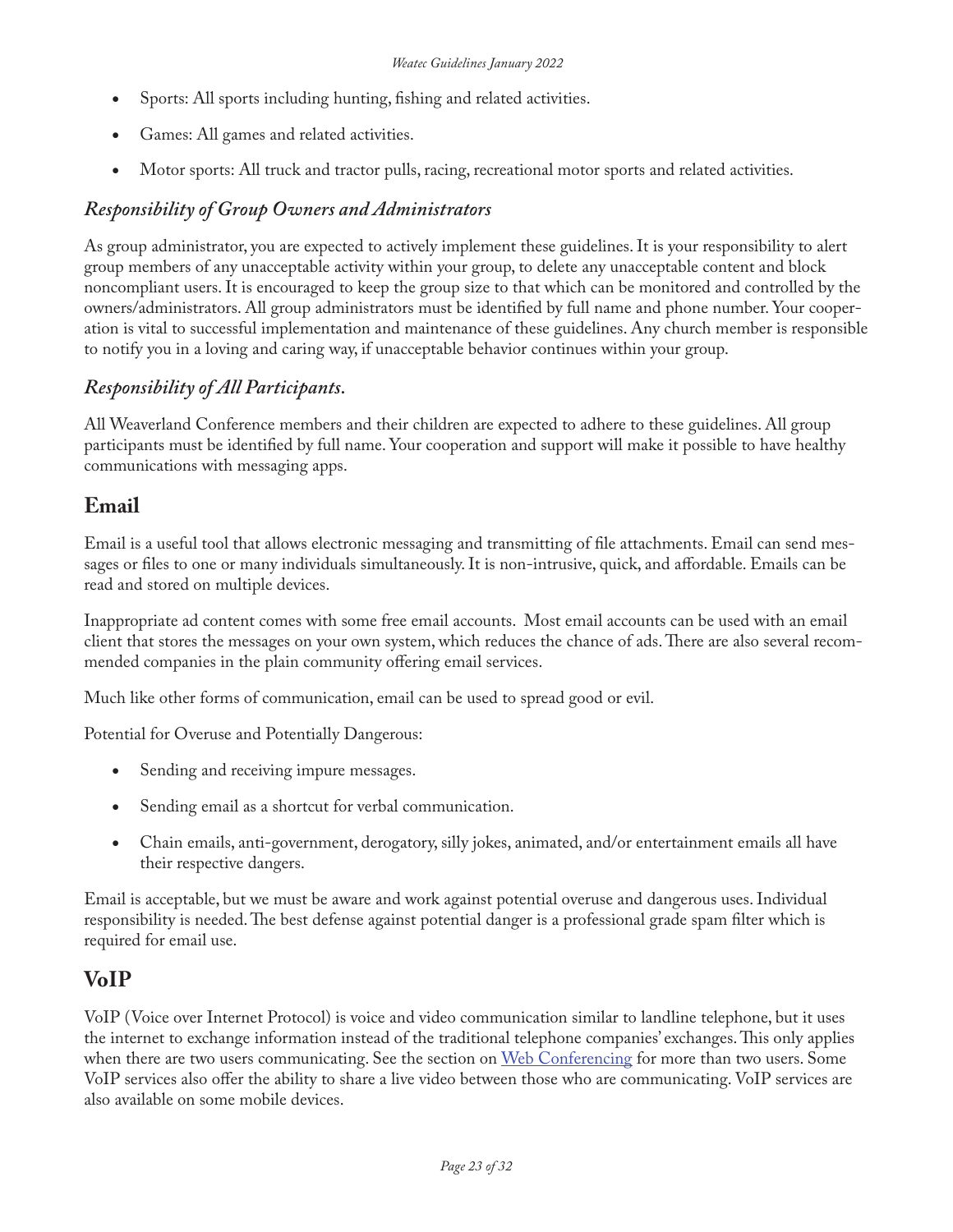Using VoIP for voice only communications is acceptable but we must be aware and work against the potential danger of sending or receiving impure video content. Use of VoIP with a video connection is limited to business to business contacts. Using VoIP for personal video communication is forbidden.

### **Chat**

Online Chatting is similar to a telephone conversation except that takes place via typed words. Online chatting is similar to email and texting. Multiple users can "congregate" in virtual chat rooms, where they participate in the chat session. Users do this for fun and sharing. It's similar to amateur radio and the telephone chat line. Another use is customer support. Often a company's technical support uses online chat.

Potential for Overuse and Potentially Dangerous

- Sending and receiving impure messages.
- Regularly socializing with the world.
- Stalkers trying to glean personal information.
- Wasting time sending silly messages.

All online chatting services like AOL, MSN, Chatroulette, and ICQ are forbidden. Chatting is not acceptable except for a business situation communicating about a business issue (usually this is customer service or tech support). There is potential danger even in this form of business chatting and the category list applies to what types of site can be used for business chat.

### **Mobile Phone Calls**

The mobile phone also has its potential for overuse and potential dangers. One area of concern is cell phone etiquette. This includes things such as: putting phones on silent or turning them off at proper times, not answering calls while talking with other people, and not answering calls in public buildings. Even secular society has expectations of proper mobile phone use. They can be disappointed when they observe conservative Christians disregarding these expectations.

We strongly discourage any ring tone and answer tones with a song type sound. Some of these tunes are from songs that are inappropriate and are not acceptable. Most phones come with basic ringtones that sound like conventional phones; these are safe and recommended.

Another area of concern is conference calls and chat lines. These can lead into gossip, foolish talking, jesting and some of the same issues listed in the online chat and web conferencing sections.

In conclusion, the mobile phone is acceptable for voice calls but we need to keep in mind how we use them and what we portray to the world around us.

### **Legality**

There are some things on technology that are illegal that no filter will keep you from doing. Here are a few of them that you should be aware of:

### **Piracy of Copyrighted Material**

It is illegal to copy, share or sell any copyrighted material without proper licenses or authorization.

**Music piracy:** Without permission, it is illegal to copy purchased music, then sell it or send it to a friend. It is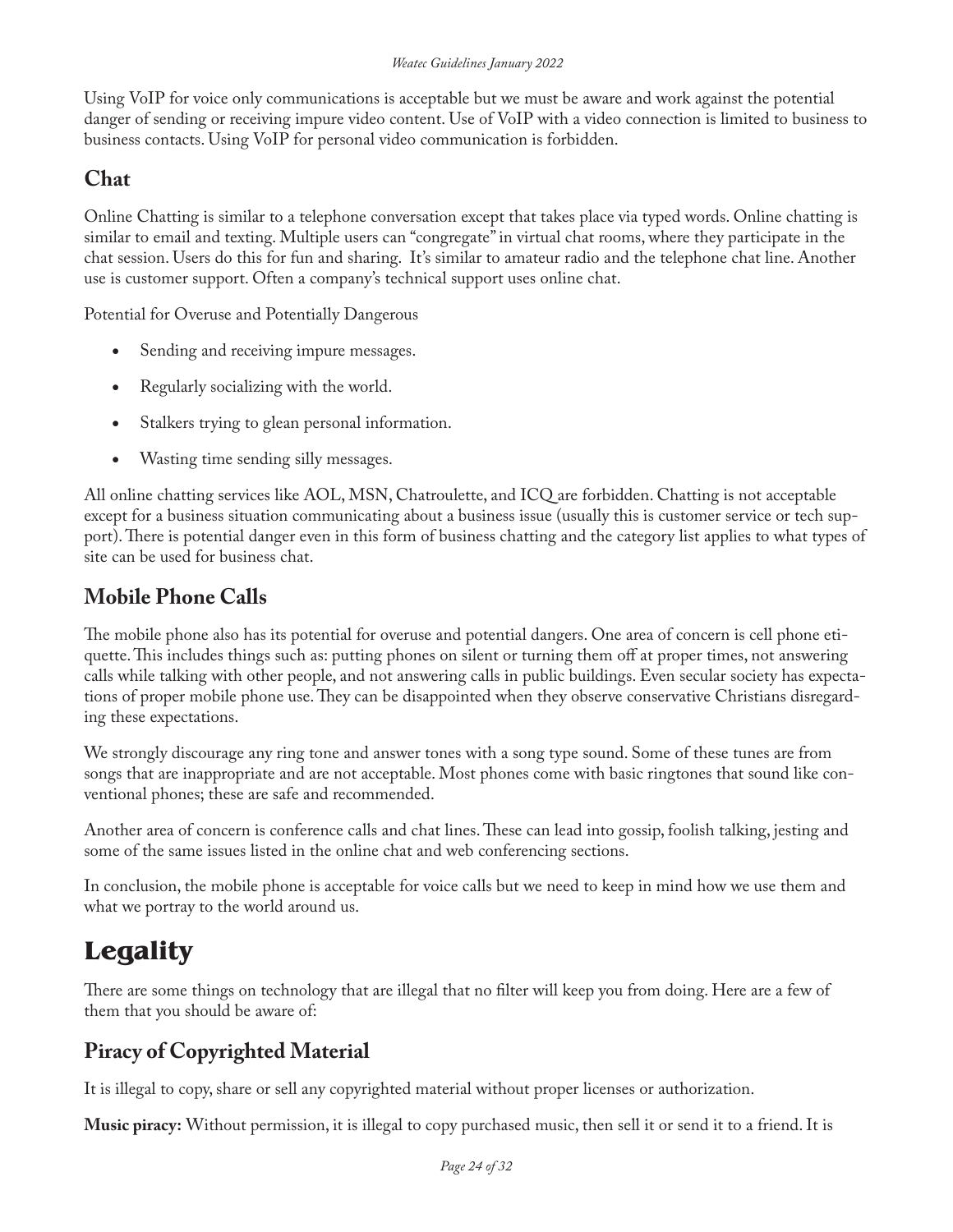legal to copy music that you purchased, onto your computer or personal device just for your own personal use since you purchased it.

**Software piracy:** It is illegal to copy, share or sell any copyrighted material without proper licenses or authorization. You should have the proper amount of software licenses for the amount of computers you are installing the software on. Even if you can get past the software blocks and are able to create a working copy, it is still software theft. Make sure you read the license agreements that you agree with when you download software to get the full terms and conditions.

### **Mobile Device Laws**

Cell phone use while driving: In most states it is illegal to send or read any text, email, or any other message while driving. Unless you are using a hands-free headset, talking on the cell phone while driving a commercial vehicle is illegal.

If you have employees, you are responsible for what they do with company and personal devices while they are at work.

## **Responsibility & Accountability**

### **For Businesses**

Businesses that are majority owned by Weaverland Conference Church members who wish to have internet access must enroll in the Weatec program. Each business organization shall designate a person as their organization's Weatec Internet Contact Person. In the case where there are satellite offices or other physical locations, it is suggested to have a Weatec Internet Contact Person for each location. See Weatec Internet Contact Person Requirements and Responsibilities for more details. Each organization should provide the Weatec Guidelines to every employee who uses the company's devices. This could be integrated into your employee handbook. Our businesses are an extension of our church and our Christian identity. Just because an employee may not be a member of our church does not give us liberties to have them engage in behaviors (on our behalf) that the church does not approve of. (example: Managing a Facebook account for the company) Employers are required to read the Weatec Guidelines document before registering their organization.

### **For Homes**

All devices with internet access must be enrolled in the Weatec program. Each Weatec account needs a contact person. We recommend that fathers are setup as the contact person for their family.

### **Weatec Internet Contact Person Requirements & Responsibilities:**

- Is a Weaverland Conference Church member in good standing.
- Is the first line of contact for any noncompliant activity on their account
- Verifies the internet filtering system and the Weatec accountability program are working properly once a week and after any system updates.
- Performs regular inspections of all mobile devices.
- Has access to all user logs for all devices on their account.
- Is accountable for all activity on shared devices where 2 or more employees have access to the same workstation or device.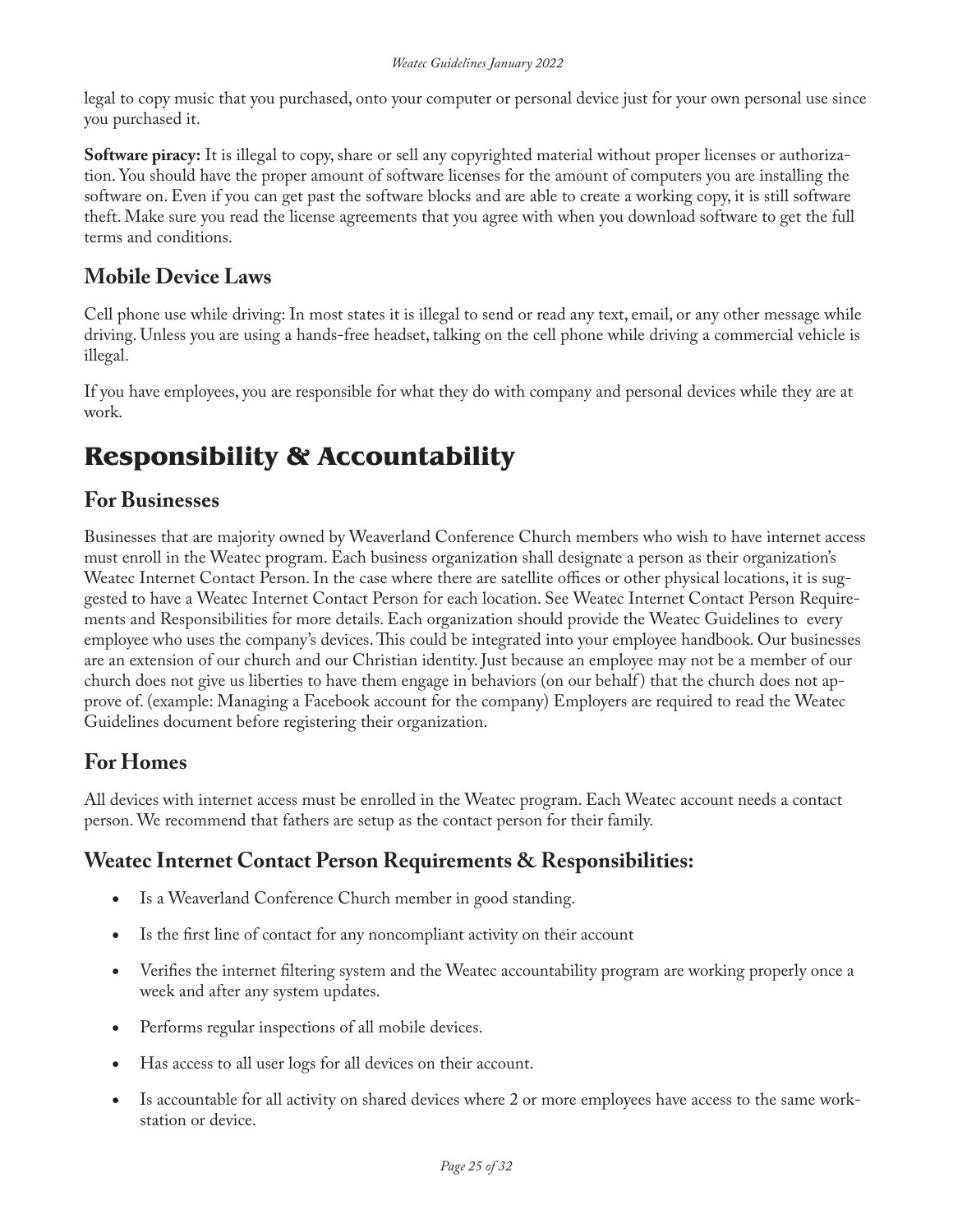- Needs to work with users on his account who are not in compliance.
- Needs to be willing to work with the committee to resolve any non-compliant activity.
- Needs to attend the Weatec Technology Training Meetings.
- For business accounts, these responsibilities may be delegated to others in his company but he will still be responsible and is the person that Weatec communicates with.
- It is suggested that this person is not the organizations chief IT person as they may have the most knowledge how to bypass filtering systems etc.

#### **Weatec Users Requirements and Expectations**

- Users are to read and comply with the guidelines set forth in this document.
- Each user is to report to their contact person any inappropriate content that is not being filtered out by their filtering system.
- All users are encouraged to attend the Weatec Training Meetings.
- Each user is required to see that young teenagers and children do not have access to the internet on his device. In situations where this is difficult to manage, parental controls and user passwords are recommended.
- Users must understand that the church is providing this accountability as a guide rail or safety net and that he is the one ultimately accountable for how his device is used.

Weaverland Conference Church members who are employees of businesses controlled by non Weaverland Conference Church members need to enroll their internet enabled devices with the Weatec system. In this situation they will be held personally accountable and they will be the "contact person" for their account. If their company owned device is not compatible with the Weatec system, they should contact their home deacon to work out a plan. All such users are expected to comply with these behavior and usage guidelines and attend the Weatec Technology Training Meetings whether or not their devices are on the Weatec accountability system. Anytime a teenager is working for such an employer, parents or guardian should also be involved.

### **How the Weatec Accountability Program Works**

Users are required to use a Weatec approved internet filtering system for all internet connected devices. Weatec keeps an updated list at weatec.com/approved-filters/. Ideally all unacceptable content is blocked. The accountability program keeps track of all visited sites and app usage. Personal information like credit card numbers, banking information, or passwords are not obtained by the Weatec system. The Weatec Analysis Server then receives usage reports. The deacons have access to the reports for users in their area. Each user has access to his accountability reports.

The Weatec Analysis Server looks for usage that is not complying with the guidelines. Activity deemed "acceptable use" is not human reviewed. Suspected non-compliance is logged. It is sorted into 'flag' levels to help determine the probability of actual non-compliance. Examples: Gray Flag- Possible Noncompliance; Orange Flag- Likely Noncompliance; Red Flag- Extreme Likely Noncompliance. The server can detect if a user is no longer sending data. This creates an orange flag. Flags are anonymously reviewed by random WMRC members. If a flag is confirmed, it's automatically sent to the contact person & the local WMRC member for his review. The WMRC will possibly contact the user or the business's Weatec internet contact person to find out what happened and to explain the guidelines. WMRC contacts the local WMRC deacon for non-compliance. Discipline/reproof will be handled at the ordained church ministry level.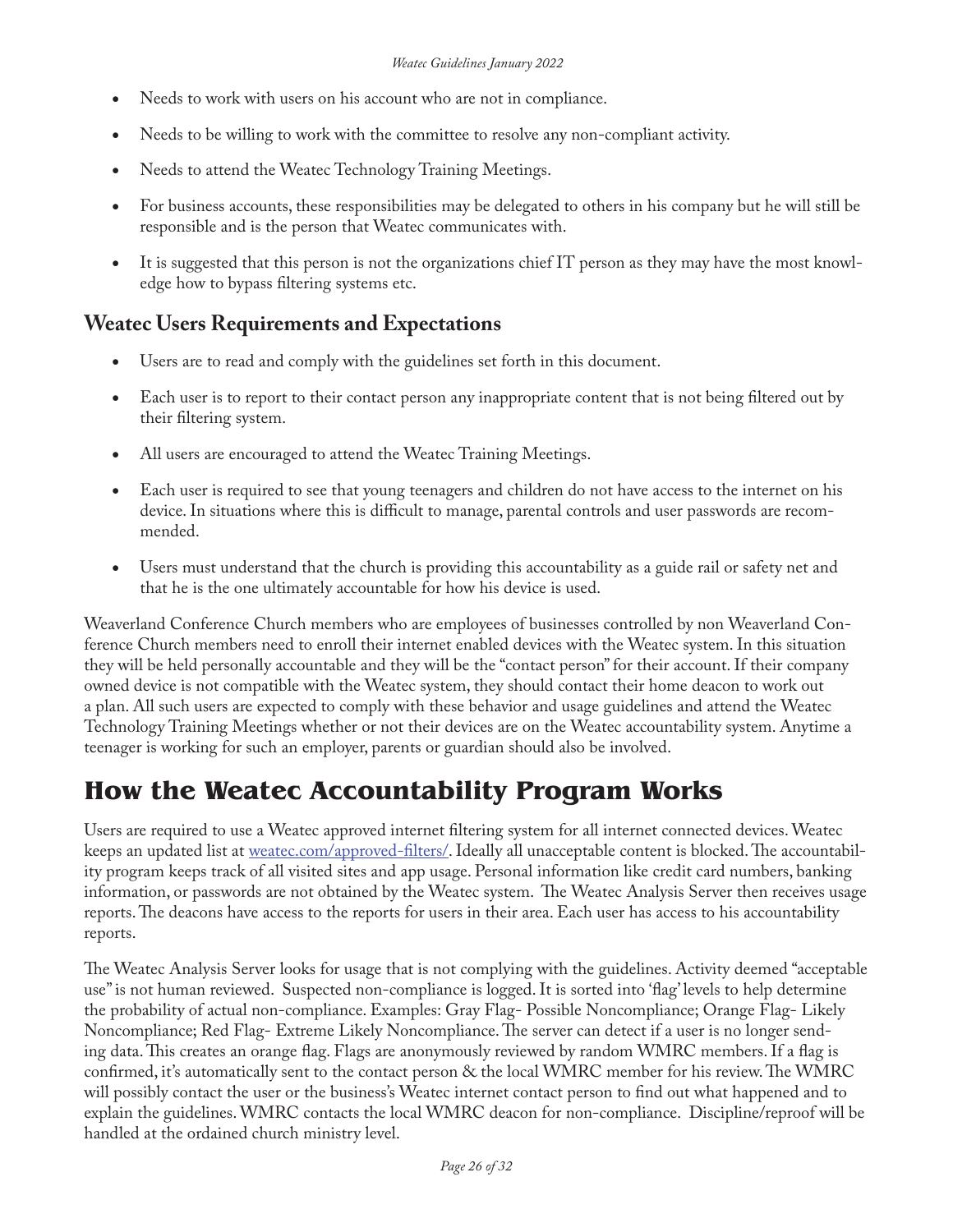### **Conclusion**

This document has been created with the combined effort of the Weatec Administrative Committee and the Weatec Member Relations Committee (WMRC).The Weaverland Conference Deacons chose brethren to develop and maintain the conference-approved internet system in the year of 2006. This has become the Administrative Committee which works under and answers directly to the Board of Deacons. The deacons and administrators have realized a need for assistance in the development, maintenance, and education of the internet system and have created a 'sub-committee' for this purpose. As such, the Weatec Member Relations Committee (WMRC) has been instrumental in the creation of this document.

As committee members, we are dedicated to creating safe guidelines for the use of electronic technology, so the good resources can be used without users unwittingly stumbling into sin by accessing the evil content that is available. With the help of our Heavenly Father, we are confident this task can be achieved, and we request the support of our congregations in this endeavor.

*"Finally, my brethren, be strong in the Lord, and in the power of his might. Put on the whole armour of God, that ye may be able to stand against the wiles of the devil. For we wrestle not against flesh and blood, but against principalities, against powers, against the rulers of the darkness of this world, against spiritual wickedness in high places. Wherefore take unto you the whole armour of God, that ye may be able to withstand in the evil day, and having done all, to stand." (Eph. 6:10-13)*

| Mervin Garman          | Glenn Weaver     | Lynford S. Burkholder Lavern M. Hurs |                 |
|------------------------|------------------|--------------------------------------|-----------------|
| Melvin High            | Kevin Weaver     | Joel L. Fox                          | Glen A. Martin  |
| Carl Robert Hoover     | Robert Weaver    | Gerald H. High                       | Keith L. Martin |
| Daniel Hoover          | Matthew Shirk    | Lowell W. Hoover                     | Kevin D. Zimm   |
| Leonard Nolt           | Harold Zimmerman | Douglas H. Horning                   |                 |
| Darryl Martin          | Jay Zimmerman    |                                      |                 |
| <b>Sterling Martin</b> | Melvin Zimmerman |                                      |                 |
| Neal Sensenig          |                  |                                      |                 |

#### **Weatec Board of Deacons: Weatec Administration Committee:**

Lynford S. Burkholder Lavern M. Hurst Gerald H. High Keith L. Martin Lowell W. Hoover Kevin D. Zimmerman n Douglas H. Horning

#### **Contacting Your Local Committee Member:**

Each congregation has at least 1 local Weatec Members Relations Committee person. His email address is your church congregation name (no spaces) @weatec.com (example: meadowvalley@weatec.com)